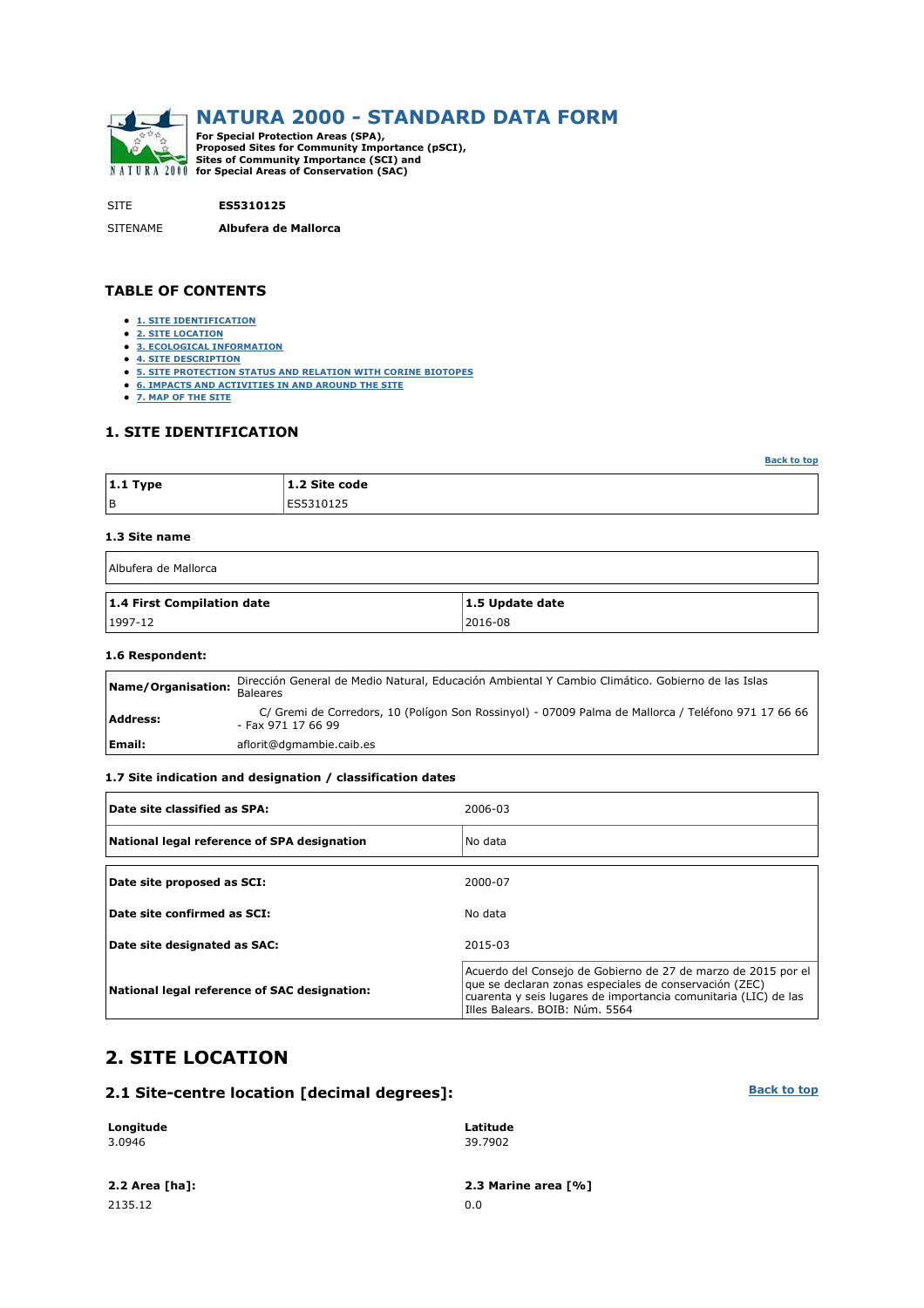**2.4 Sitelength [km]:** 0.0

#### **2.5 Administrative region code and name**

| <b>NUTS level 2 code</b> | <b>Region Name</b>   |
|--------------------------|----------------------|
| ES53                     | <b>Illes Balears</b> |

### **2.6 Biogeographical Region(s)**

Mediterranean (100.0

# **3. ECOLOGICAL INFORMATION**

#### **3.1 Habitat types present on the site and assessment for them**

**Back to top**

| <b>Annex I Habitat types</b> |         |                    |                  |                 | <b>Site assessment</b> |                                   |                     |        |  |  |  |  |
|------------------------------|---------|--------------------|------------------|-----------------|------------------------|-----------------------------------|---------------------|--------|--|--|--|--|
| Code                         | $PF$ NP | Cover [ha]         | Cave<br>[number] | Data<br>quality | <b>A B C D</b>         | A B C                             |                     |        |  |  |  |  |
|                              |         |                    |                  |                 | Representativity       | <b>Relative</b><br><b>Surface</b> | <b>Conservation</b> | Global |  |  |  |  |
| 1150B                        |         | 195.0              |                  | M               | $\mathsf{C}$           | C                                 | B                   | B      |  |  |  |  |
| 1210 <sub>0</sub>            |         | 0.0213512          |                  |                 | B                      | $\mathsf{C}$                      | B                   | B      |  |  |  |  |
| 1240 <sub>0</sub>            |         | 47.826688000000004 |                  |                 | B                      | $\mathsf{C}$                      | B                   | B      |  |  |  |  |
| 1310 <sub>0</sub>            |         | 12.48              |                  | M               | A                      | $\mathsf{C}$                      | A                   | A      |  |  |  |  |
| 1410 <sub>0</sub>            |         | 54.46              |                  | M               | A                      | $\mathsf{C}$                      | A                   | A      |  |  |  |  |
| 1420 <sub>0</sub>            |         | 37.14              |                  | M               | B                      | $\mathsf{C}$                      | A                   | А      |  |  |  |  |
| 1510 <sub>0</sub>            |         | 0.45               |                  | M               | $\mathsf C$            | $\mathsf C$                       | Α                   | A      |  |  |  |  |
| 2110 <sub>0</sub>            |         | 21.3512            |                  |                 | B                      | $\mathsf{C}$                      | B                   | B      |  |  |  |  |
| 2120 <sub>0</sub>            |         | 21.3512            |                  |                 | $\mathsf{C}$           | $\mathsf C$                       | A                   | А      |  |  |  |  |
| 2190 <sub>0</sub>            |         |                    |                  |                 | D                      |                                   |                     |        |  |  |  |  |
| 2210 <sub>B</sub>            |         | 0.0050             |                  | M               | $\mathsf{C}$           | $\mathsf{C}$                      | C                   | C      |  |  |  |  |
| 2230H                        |         | 21.3512            |                  |                 | B                      | $\mathsf{C}$                      | A                   | A      |  |  |  |  |
| 2250B                        |         | 47.39              |                  | M               | $\mathsf{C}$           | $\mathsf{C}$                      | Α                   | A      |  |  |  |  |
| 2260 <sub>0</sub>            |         | 7.51               |                  | M               | B                      | A                                 | A                   | A      |  |  |  |  |
| 3150 <sub>0</sub>            |         | 0.41               |                  | M               | A                      | $\mathsf C$                       | B                   | A      |  |  |  |  |
| 3280 <sub>B</sub>            |         | 0.11               |                  | M               | A                      | A                                 | A                   | A      |  |  |  |  |
| 5330 <sub>0</sub>            |         | 55.89              |                  | M               | $\mathsf{C}$           | $\mathsf C$                       | A                   | А      |  |  |  |  |
| 6220 <sub>8</sub>            |         | 0.31               |                  | M               | B                      | $\mathsf{C}$                      | B                   | B      |  |  |  |  |
| 6430H                        |         | 64.3               |                  | M               | B                      | $\mathsf{C}$                      | Α                   | A      |  |  |  |  |
| 7210 <sub>8</sub>            |         | 1161.0             |                  | M               | B                      | $\mathsf{C}$                      | В                   | B      |  |  |  |  |
| 7220 <sub>8</sub>            |         | 52.43              |                  | M               | B                      | $\mathsf C$                       | B                   | B      |  |  |  |  |
| 91B0 <sub>B</sub>            |         | 21.3512            |                  |                 | A                      | A                                 | A                   | A      |  |  |  |  |
| 92A0 <sub>B</sub>            |         | 21.3512            |                  |                 | $\mathsf{C}$           | B                                 | B                   | B      |  |  |  |  |
| 92D0H                        |         | 15.37              |                  | M               | $\mathsf C$            | B                                 | B                   | B      |  |  |  |  |
| 9320 <sub>8</sub>            |         | 9.394528           |                  |                 | B                      | $\mathsf{C}$                      | B                   | B      |  |  |  |  |

**PF: for the habitat types that can have a non-priority as well as a priority form (6210, 7130, 9430) enter "X" in the column PF to indicate the priority form.** 

**NP: in case that a habitat type no longer exists in the site enter: x (optional) Cover: decimal values can be entered** 

**Caves: for habitat types 8310, 8330 (caves) enter the number of caves if estimated surface is not available.** 

**Data quality: G = 'Good' (e.g. based on surveys); M = 'Moderate' (e.g. based on partial data with some extrapolation); P = 'Poor' (e.g. rough estimation)** 

**3.2 Species referred to in Article 4 of Directive 2009/147/EC and listed in Annex II of**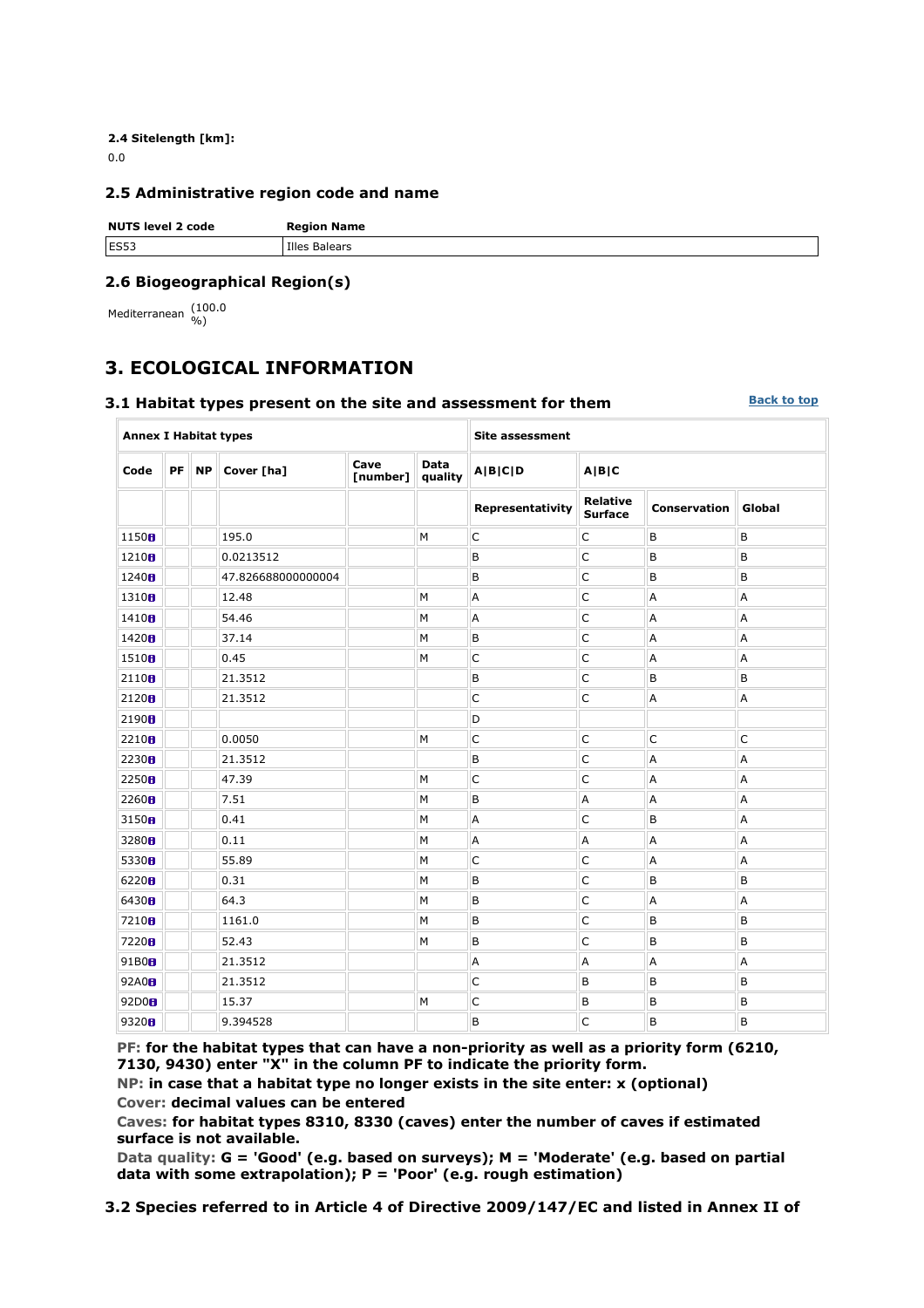| <b>Species</b> |                                                            |                                     |  |  |        |                | Population in the site |             | <b>Site assessment</b>    |                 |         |       |       |       |
|----------------|------------------------------------------------------------|-------------------------------------|--|--|--------|----------------|------------------------|-------------|---------------------------|-----------------|---------|-------|-------|-------|
| Group          | <b>Scientific</b><br>s<br><b>NP</b><br>Code<br><b>Name</b> |                                     |  |  |        | Size           |                        | <b>Unit</b> | Cat.                      | Data<br>quality | A B C D | A B C |       |       |
|                |                                                            |                                     |  |  |        | Min            | Max                    |             | C[ <b>R</b> ] <b>V</b> ]P |                 | Pop.    | Cons. | Isol. | Glob. |
| В              | A298                                                       | <b>Acrocephalus</b><br>arundinaceus |  |  | r      | 501            | 1000                   | р           |                           | G               | D       |       |       |       |
| В              | A298                                                       | <b>Acrocephalus</b><br>arundinaceus |  |  | C      |                |                        |             | C                         |                 | D       |       |       |       |
| В              | A293                                                       | <b>Acrocephalus</b><br>melanopogon  |  |  | p      | 251            | 500                    | р           |                           | G               | Α       | В     | В     | В     |
| В              | A297                                                       | <b>Acrocephalus</b><br>scirpaceus   |  |  | r      | 51             | 100                    | р           |                           | G               | D       |       |       |       |
| В              | A297                                                       | <b>Acrocephalus</b><br>scirpaceus   |  |  | c      |                |                        |             | С                         |                 | D       |       |       |       |
| B              | A168                                                       | <b>Actitis hypoleucos</b>           |  |  | W      | 11             | 50                     | i           |                           | G               | D       |       |       |       |
| B              | A168                                                       | <b>Actitis hypoleucos</b>           |  |  | с      |                |                        |             | C                         |                 | D       |       |       |       |
| B              | A247                                                       | <b>Alauda arvensis</b>              |  |  | W      | 51             | 100                    | i.          |                           | G               | D       |       |       |       |
| B              | A247                                                       | <b>Alauda arvensis</b>              |  |  | c      |                |                        |             | R                         |                 | D       |       |       |       |
| В              | A054                                                       | Anas acuta                          |  |  | W      | 11             | 50                     | i           |                           | G               | D       |       |       |       |
| B              | A054                                                       | <b>Anas acuta</b>                   |  |  | c      |                |                        |             | C                         |                 | D       |       |       |       |
| B              | A056                                                       | Anas clypeata                       |  |  | W      | 501            | 1000                   | i           |                           | G               | D       |       |       |       |
| В              | A056                                                       | <b>Anas clypeata</b>                |  |  | c      |                |                        |             | С                         |                 | D       |       |       |       |
| B              | A052                                                       | <b>Anas crecca</b>                  |  |  | c      |                |                        |             | C                         |                 | D       |       |       |       |
| B              | A052                                                       | <b>Anas crecca</b>                  |  |  | W      | 5021           | 1000                   | i.          |                           | G               | D       |       |       |       |
| В              | A050                                                       |                                     |  |  |        |                |                        |             | C                         |                 | D       |       |       |       |
| B              | A050                                                       | <b>Anas penelope</b>                |  |  | c<br>W | 251            | 500                    | i.          |                           | G               | D       |       |       |       |
| B              | A053                                                       | <b>Anas penelope</b><br><b>Anas</b> |  |  |        | 251            | 500                    |             |                           | G               | D       |       |       |       |
|                |                                                            | platyrhynchos<br><b>Anas</b>        |  |  | с      |                |                        | p           | С                         |                 |         |       |       |       |
| B              | A053                                                       | platyrhynchos<br><b>Anas</b>        |  |  | W      | 1001           | 10000                  | j.          |                           | G               | D       |       |       |       |
| В              | A053                                                       | platyrhynchos                       |  |  | p      | 251            | 500                    | p           |                           | G               | D       |       |       |       |
| B              | A055                                                       | Anas querquedula                    |  |  | W      |                |                        |             | V                         |                 | D       |       |       |       |
| B              | A055                                                       | Anas querquedula                    |  |  | c      |                |                        |             | C                         |                 | D       |       |       |       |
| В              | A051                                                       | Anas strepera                       |  |  | r      | 16             | 10                     | р           | R                         | G               | D       |       |       |       |
| B              | A051                                                       | <b>Anas strepera</b>                |  |  | С      |                |                        |             | R                         |                 | D       |       |       |       |
| B              | A051                                                       | Anas strepera                       |  |  | W      | 101            | 250                    | i.          | R                         | G               | D       |       |       |       |
| В              | A051                                                       | <b>Anas strepera</b>                |  |  | p      |                |                        |             | R                         |                 | D       |       |       |       |
| В              | A043                                                       | <b>Anser anser</b>                  |  |  | W      | 11             | 50                     | i.          |                           | G               | D       |       |       |       |
| В              | A043                                                       | <b>Anser anser</b>                  |  |  | c      |                |                        |             | С                         |                 | D       |       |       |       |
| В              | A255                                                       | <b>Anthus campestris</b>            |  |  | с      |                |                        |             | R                         |                 | D       |       |       |       |
| В              | A255                                                       | <b>Anthus campestris</b>            |  |  | r.     | 11             | 50                     | р           |                           | G               | D       |       |       |       |
| В              | A257                                                       | <b>Anthus pratensis</b>             |  |  | C      |                |                        |             | С                         |                 | D       |       |       |       |
| В              | A257                                                       | <b>Anthus pratensis</b>             |  |  | W      | 1001           | 10000                  | İ.          |                           | G               | D       |       |       |       |
| В              | A028                                                       | Ardea cinerea                       |  |  | c      |                |                        |             | C                         |                 | D       |       |       |       |
| В              | A028                                                       | Ardea cinerea                       |  |  | r      | $\mathbf{1}$   | 5                      | р           |                           | G               | D       |       |       |       |
| В              | A028                                                       | <b>Ardea cinerea</b>                |  |  | W      | 51             | 100                    | i.          |                           | G               | D       |       |       |       |
| В              | A029                                                       | Ardea purpurea                      |  |  | с      |                |                        |             | C                         |                 | C       | В     | С     | В     |
| В              | A029                                                       | Ardea purpurea                      |  |  | r      | 120            | 120                    | р           |                           | G               | C       | В     | C     | В     |
| В              | A024                                                       | <b>Ardeola ralloides</b>            |  |  | c      |                |                        |             | C                         |                 | D       |       |       |       |
| В              | A024                                                       | <b>Ardeola ralloides</b>            |  |  | r      | $\overline{4}$ | 4                      | р           |                           | G               | D       |       |       |       |
| В              | A222                                                       | <b>Asio flammeus</b>                |  |  | с      |                |                        |             | R                         |                 | D       |       |       |       |
| В              | A221                                                       |                                     |  |  |        | $\mathbf{1}$   | 5                      |             |                           | G               | D       |       |       |       |
| В              | A059                                                       | <b>Asio otus</b>                    |  |  | p      | 251            | 500                    | р<br>i.     |                           | G               | D       |       |       |       |
|                |                                                            | <b>Aythya ferina</b>                |  |  | W      |                |                        |             |                           |                 |         |       |       |       |
| В              | A059                                                       | <b>Aythya ferina</b>                |  |  | с      |                |                        |             | С                         |                 | D       |       |       |       |
| В              | A061                                                       | <b>Aythya fuligula</b>              |  |  | W      | $11\,$         | 50                     | i.          |                           | G               | D       |       |       |       |
| В              | A061                                                       | <b>Aythya fuliqula</b>              |  |  | C      |                |                        |             | R                         |                 | D       |       |       |       |

# **Directive 92/43/EEC and site evaluation for them**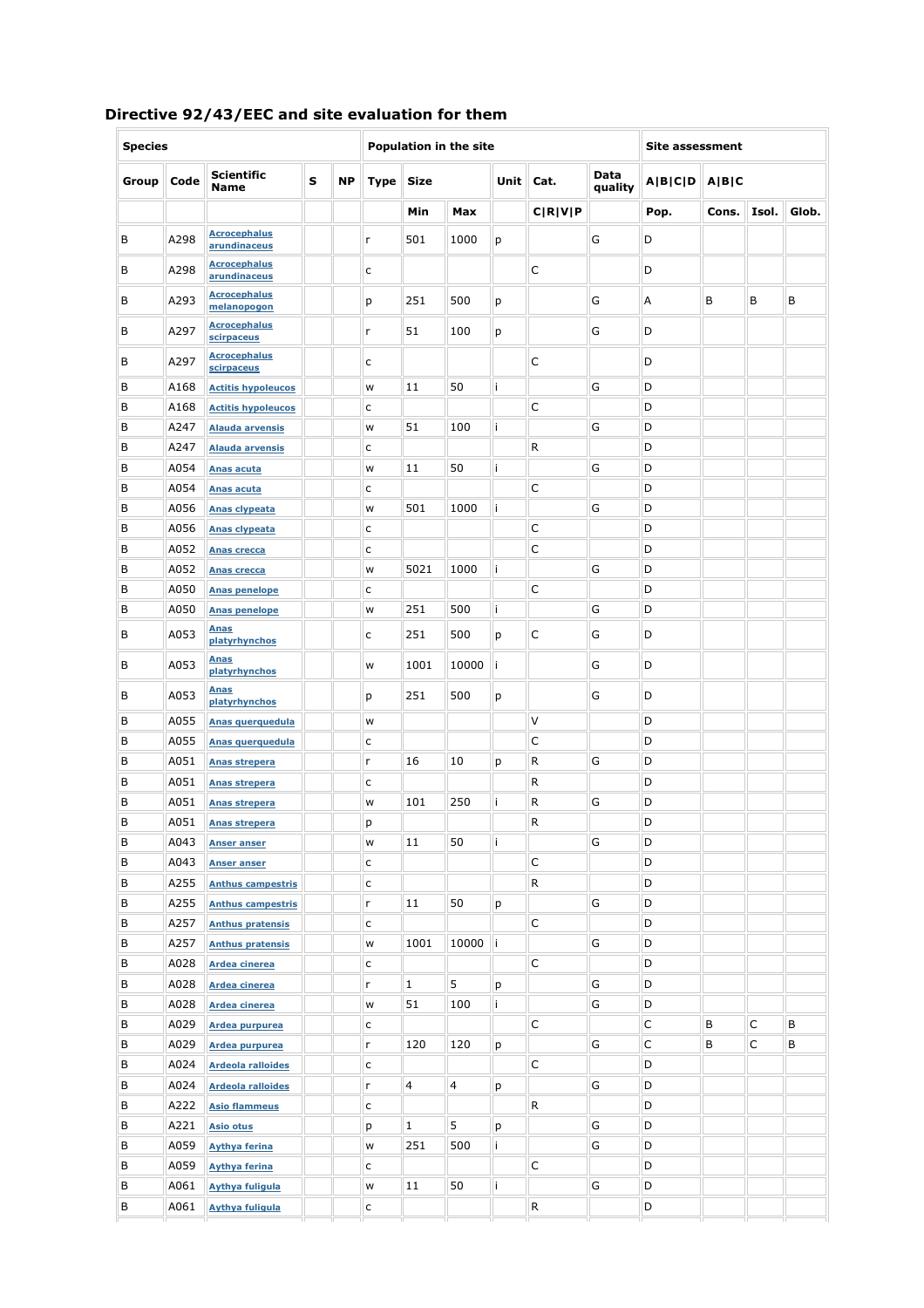| B<br>Α<br>C<br>B<br>6<br>G<br>B<br>A021<br>10<br><b>Botaurus stellaris</b><br>р<br>р<br>С<br>B<br>A025<br>D<br>c<br><b>Bubulcus ibis</b><br>В<br>250<br>R<br>G<br>D<br>A025<br>101<br>İ.<br>W<br><b>Bubulcus ibis</b><br>B<br>R<br>D<br>A025<br><b>Bubulcus ibis</b><br>p<br>5<br>G<br>D<br>B<br>A025<br>$\mathbf{1}$<br>R<br>r<br>p<br><b>Bubulcus ibis</b><br><b>Burhinus</b><br>B<br>A133<br>50<br>G<br>D<br>11<br>p<br>p<br>oedicnemus<br><b>Calandrella</b><br>G<br>С<br>C<br>C<br>В<br>A243<br>11<br>50<br>B<br>r<br>p<br>brachydactyla<br><b>Calandrella</b><br>С<br>C<br>В<br>R<br>В<br>C<br>A243<br>c<br>brachydactyla<br>С<br>D<br>B<br>A149<br>с<br><b>Calidris alpina</b><br>G<br>D<br>В<br>50<br>A149<br>11<br>i<br>W<br><b>Calidris alpina</b><br>В<br>С<br>D<br>A147<br>c<br><b>Calidris ferruginea</b><br>C<br>D<br>B<br>A145<br>c<br><b>Calidris minuta</b><br>В<br>R<br>D<br>A145<br>W<br><b>Calidris minuta</b><br><b>Caprimulgus</b><br>C<br>В<br>С<br>A224<br>1<br>5<br>G<br>В<br>С<br>p<br>р<br>europaeus<br><b>Carduelis</b><br>G<br>В<br>A366<br>51<br>D<br>100<br>р<br>p<br>cannabina<br><b>Carduelis</b><br>B<br>A366<br>51<br>С<br>G<br>D<br>100<br>W<br>p<br>cannabina<br><b>Carduelis</b><br>51<br>С<br>G<br>D<br>В<br>A366<br>100<br>с<br>p<br>cannabina<br>G<br>B<br>51<br>C<br>D<br>A364<br>100<br>р<br><b>Carduelis carduelis</b><br>W<br>G<br>D<br>В<br>A364<br>51<br>100<br>р<br>р<br><b>Carduelis carduelis</b><br>С<br>G<br>D<br>В<br>A364<br>51<br>100<br>c<br>p<br><b>Carduelis carduelis</b><br>G<br>B<br>A363<br>51<br>D<br>100<br>p<br><b>Carduelis chloris</b><br>p<br>В<br>A363<br>51<br>C<br>G<br>D<br>100<br>W<br>р<br><b>Carduelis chloris</b><br>G<br>В<br>A363<br>51<br>C<br>D<br>100<br>c<br>p<br><b>Carduelis chloris</b><br>G<br>B<br>A288<br>101<br>250<br>i.<br>D<br>p<br>Cettia cetti<br><b>Charadrius</b><br>С<br>В<br>50<br>G<br>B<br>C<br>В<br>A138<br>11<br>p<br>р<br>alexandrinus<br>G<br>D<br>В<br>50<br>A136<br>r<br>11<br>р<br><b>Charadrius dubius</b><br>B<br>D<br>С<br>A136<br><b>Charadrius dubius</b><br>c<br><b>Charadrius</b><br>B<br>C<br>D<br>A137<br>c<br>hiaticula<br>$\mathsf C$<br>С<br>$\mathsf C$<br>В<br>A081<br>В<br>В<br>с<br><b>Circus aeruginosus</b><br>C<br>C<br>G<br>B<br>В<br>6<br>10<br>В<br>A081<br>r<br>р<br><b>Circus aeruginosus</b><br>C<br>C<br>В<br>С<br>В<br>B<br>A081<br><b>Circus aeruginosus</b><br>W<br>В<br>D<br>A289<br>51<br>100<br>G<br>р<br><b>Cisticola juncidis</b><br>р<br>D<br>В<br>A231<br>R<br>c<br><b>Coracias garrulus</b><br>$\vee$<br>B<br>D<br>A113<br><b>Coturnix coturnix</b><br>W<br>C<br>B<br>D<br>A113<br>с<br><b>Coturnix coturnix</b><br>G<br>D<br>В<br>A113<br>11<br>50<br>r<br>р<br><b>Coturnix coturnix</b><br>В<br>G<br>D<br>A212<br>11<br>50<br>r<br>р<br><b>Cuculus canorus</b><br>С<br>D<br>В<br>A212<br>С<br><b>Cuculus canorus</b><br>В<br>A253<br>C<br>D<br>c<br><b>Delichon urbica</b><br>C<br>B<br>G<br>C<br>A026<br>30<br>В<br>В<br>30<br>Egretta garzetta<br>p<br>р<br>C<br>C<br>В<br>G<br>В<br>B<br>158<br>A026<br>158<br>i.<br>W<br>Egretta garzetta<br>C<br>$\mathsf{C}$<br>G<br>В<br>B<br>В<br>A026<br>30<br>C<br>30<br>р<br>c<br>Egretta garzetta<br><b>Emberiza</b><br>В<br>A381<br>50<br>i.<br>G<br>D<br>11<br>р<br>schoeniclus<br><b>Emberiza</b><br>В<br>A381<br>11<br>50<br>i.<br>R<br>G<br>D<br>W<br>schoeniclus<br><b>Emberiza</b><br>В<br>A381<br>50<br>i.<br>G<br>D<br>11<br>r.<br>schoeniclus<br>D<br>R<br>500<br>i.<br>М<br>1220<br><b>Emys orbicularis</b><br>р<br>В<br>$\mathsf C$<br>D<br>A269<br><b>Erithacus rubecula</b><br>c | М | 1308 | <b>Barbastella</b><br>barbastellus | p |  | P | D |  |  |
|----------------------------------------------------------------------------------------------------------------------------------------------------------------------------------------------------------------------------------------------------------------------------------------------------------------------------------------------------------------------------------------------------------------------------------------------------------------------------------------------------------------------------------------------------------------------------------------------------------------------------------------------------------------------------------------------------------------------------------------------------------------------------------------------------------------------------------------------------------------------------------------------------------------------------------------------------------------------------------------------------------------------------------------------------------------------------------------------------------------------------------------------------------------------------------------------------------------------------------------------------------------------------------------------------------------------------------------------------------------------------------------------------------------------------------------------------------------------------------------------------------------------------------------------------------------------------------------------------------------------------------------------------------------------------------------------------------------------------------------------------------------------------------------------------------------------------------------------------------------------------------------------------------------------------------------------------------------------------------------------------------------------------------------------------------------------------------------------------------------------------------------------------------------------------------------------------------------------------------------------------------------------------------------------------------------------------------------------------------------------------------------------------------------------------------------------------------------------------------------------------------------------------------------------------------------------------------------------------------------------------------------------------------------------------------------------------------------------------------------------------------------------------------------------------------------------------------------------------------------------------------------------------------------------------------------------------------------------------------------------------------------------------------------------------------------------------------------------------------------------------------------------------------------------------------------------------------------------------------------------------------------------------------------------------------------------------------------------------------------------------------------------------------------------------------------------------------------------------------------------------------------------------------------------------------------------------------------------|---|------|------------------------------------|---|--|---|---|--|--|
|                                                                                                                                                                                                                                                                                                                                                                                                                                                                                                                                                                                                                                                                                                                                                                                                                                                                                                                                                                                                                                                                                                                                                                                                                                                                                                                                                                                                                                                                                                                                                                                                                                                                                                                                                                                                                                                                                                                                                                                                                                                                                                                                                                                                                                                                                                                                                                                                                                                                                                                                                                                                                                                                                                                                                                                                                                                                                                                                                                                                                                                                                                                                                                                                                                                                                                                                                                                                                                                                                                                                                                                              |   |      |                                    |   |  |   |   |  |  |
|                                                                                                                                                                                                                                                                                                                                                                                                                                                                                                                                                                                                                                                                                                                                                                                                                                                                                                                                                                                                                                                                                                                                                                                                                                                                                                                                                                                                                                                                                                                                                                                                                                                                                                                                                                                                                                                                                                                                                                                                                                                                                                                                                                                                                                                                                                                                                                                                                                                                                                                                                                                                                                                                                                                                                                                                                                                                                                                                                                                                                                                                                                                                                                                                                                                                                                                                                                                                                                                                                                                                                                                              |   |      |                                    |   |  |   |   |  |  |
|                                                                                                                                                                                                                                                                                                                                                                                                                                                                                                                                                                                                                                                                                                                                                                                                                                                                                                                                                                                                                                                                                                                                                                                                                                                                                                                                                                                                                                                                                                                                                                                                                                                                                                                                                                                                                                                                                                                                                                                                                                                                                                                                                                                                                                                                                                                                                                                                                                                                                                                                                                                                                                                                                                                                                                                                                                                                                                                                                                                                                                                                                                                                                                                                                                                                                                                                                                                                                                                                                                                                                                                              |   |      |                                    |   |  |   |   |  |  |
|                                                                                                                                                                                                                                                                                                                                                                                                                                                                                                                                                                                                                                                                                                                                                                                                                                                                                                                                                                                                                                                                                                                                                                                                                                                                                                                                                                                                                                                                                                                                                                                                                                                                                                                                                                                                                                                                                                                                                                                                                                                                                                                                                                                                                                                                                                                                                                                                                                                                                                                                                                                                                                                                                                                                                                                                                                                                                                                                                                                                                                                                                                                                                                                                                                                                                                                                                                                                                                                                                                                                                                                              |   |      |                                    |   |  |   |   |  |  |
|                                                                                                                                                                                                                                                                                                                                                                                                                                                                                                                                                                                                                                                                                                                                                                                                                                                                                                                                                                                                                                                                                                                                                                                                                                                                                                                                                                                                                                                                                                                                                                                                                                                                                                                                                                                                                                                                                                                                                                                                                                                                                                                                                                                                                                                                                                                                                                                                                                                                                                                                                                                                                                                                                                                                                                                                                                                                                                                                                                                                                                                                                                                                                                                                                                                                                                                                                                                                                                                                                                                                                                                              |   |      |                                    |   |  |   |   |  |  |
|                                                                                                                                                                                                                                                                                                                                                                                                                                                                                                                                                                                                                                                                                                                                                                                                                                                                                                                                                                                                                                                                                                                                                                                                                                                                                                                                                                                                                                                                                                                                                                                                                                                                                                                                                                                                                                                                                                                                                                                                                                                                                                                                                                                                                                                                                                                                                                                                                                                                                                                                                                                                                                                                                                                                                                                                                                                                                                                                                                                                                                                                                                                                                                                                                                                                                                                                                                                                                                                                                                                                                                                              |   |      |                                    |   |  |   |   |  |  |
|                                                                                                                                                                                                                                                                                                                                                                                                                                                                                                                                                                                                                                                                                                                                                                                                                                                                                                                                                                                                                                                                                                                                                                                                                                                                                                                                                                                                                                                                                                                                                                                                                                                                                                                                                                                                                                                                                                                                                                                                                                                                                                                                                                                                                                                                                                                                                                                                                                                                                                                                                                                                                                                                                                                                                                                                                                                                                                                                                                                                                                                                                                                                                                                                                                                                                                                                                                                                                                                                                                                                                                                              |   |      |                                    |   |  |   |   |  |  |
|                                                                                                                                                                                                                                                                                                                                                                                                                                                                                                                                                                                                                                                                                                                                                                                                                                                                                                                                                                                                                                                                                                                                                                                                                                                                                                                                                                                                                                                                                                                                                                                                                                                                                                                                                                                                                                                                                                                                                                                                                                                                                                                                                                                                                                                                                                                                                                                                                                                                                                                                                                                                                                                                                                                                                                                                                                                                                                                                                                                                                                                                                                                                                                                                                                                                                                                                                                                                                                                                                                                                                                                              |   |      |                                    |   |  |   |   |  |  |
|                                                                                                                                                                                                                                                                                                                                                                                                                                                                                                                                                                                                                                                                                                                                                                                                                                                                                                                                                                                                                                                                                                                                                                                                                                                                                                                                                                                                                                                                                                                                                                                                                                                                                                                                                                                                                                                                                                                                                                                                                                                                                                                                                                                                                                                                                                                                                                                                                                                                                                                                                                                                                                                                                                                                                                                                                                                                                                                                                                                                                                                                                                                                                                                                                                                                                                                                                                                                                                                                                                                                                                                              |   |      |                                    |   |  |   |   |  |  |
|                                                                                                                                                                                                                                                                                                                                                                                                                                                                                                                                                                                                                                                                                                                                                                                                                                                                                                                                                                                                                                                                                                                                                                                                                                                                                                                                                                                                                                                                                                                                                                                                                                                                                                                                                                                                                                                                                                                                                                                                                                                                                                                                                                                                                                                                                                                                                                                                                                                                                                                                                                                                                                                                                                                                                                                                                                                                                                                                                                                                                                                                                                                                                                                                                                                                                                                                                                                                                                                                                                                                                                                              |   |      |                                    |   |  |   |   |  |  |
|                                                                                                                                                                                                                                                                                                                                                                                                                                                                                                                                                                                                                                                                                                                                                                                                                                                                                                                                                                                                                                                                                                                                                                                                                                                                                                                                                                                                                                                                                                                                                                                                                                                                                                                                                                                                                                                                                                                                                                                                                                                                                                                                                                                                                                                                                                                                                                                                                                                                                                                                                                                                                                                                                                                                                                                                                                                                                                                                                                                                                                                                                                                                                                                                                                                                                                                                                                                                                                                                                                                                                                                              |   |      |                                    |   |  |   |   |  |  |
|                                                                                                                                                                                                                                                                                                                                                                                                                                                                                                                                                                                                                                                                                                                                                                                                                                                                                                                                                                                                                                                                                                                                                                                                                                                                                                                                                                                                                                                                                                                                                                                                                                                                                                                                                                                                                                                                                                                                                                                                                                                                                                                                                                                                                                                                                                                                                                                                                                                                                                                                                                                                                                                                                                                                                                                                                                                                                                                                                                                                                                                                                                                                                                                                                                                                                                                                                                                                                                                                                                                                                                                              |   |      |                                    |   |  |   |   |  |  |
|                                                                                                                                                                                                                                                                                                                                                                                                                                                                                                                                                                                                                                                                                                                                                                                                                                                                                                                                                                                                                                                                                                                                                                                                                                                                                                                                                                                                                                                                                                                                                                                                                                                                                                                                                                                                                                                                                                                                                                                                                                                                                                                                                                                                                                                                                                                                                                                                                                                                                                                                                                                                                                                                                                                                                                                                                                                                                                                                                                                                                                                                                                                                                                                                                                                                                                                                                                                                                                                                                                                                                                                              |   |      |                                    |   |  |   |   |  |  |
|                                                                                                                                                                                                                                                                                                                                                                                                                                                                                                                                                                                                                                                                                                                                                                                                                                                                                                                                                                                                                                                                                                                                                                                                                                                                                                                                                                                                                                                                                                                                                                                                                                                                                                                                                                                                                                                                                                                                                                                                                                                                                                                                                                                                                                                                                                                                                                                                                                                                                                                                                                                                                                                                                                                                                                                                                                                                                                                                                                                                                                                                                                                                                                                                                                                                                                                                                                                                                                                                                                                                                                                              |   |      |                                    |   |  |   |   |  |  |
|                                                                                                                                                                                                                                                                                                                                                                                                                                                                                                                                                                                                                                                                                                                                                                                                                                                                                                                                                                                                                                                                                                                                                                                                                                                                                                                                                                                                                                                                                                                                                                                                                                                                                                                                                                                                                                                                                                                                                                                                                                                                                                                                                                                                                                                                                                                                                                                                                                                                                                                                                                                                                                                                                                                                                                                                                                                                                                                                                                                                                                                                                                                                                                                                                                                                                                                                                                                                                                                                                                                                                                                              |   |      |                                    |   |  |   |   |  |  |
|                                                                                                                                                                                                                                                                                                                                                                                                                                                                                                                                                                                                                                                                                                                                                                                                                                                                                                                                                                                                                                                                                                                                                                                                                                                                                                                                                                                                                                                                                                                                                                                                                                                                                                                                                                                                                                                                                                                                                                                                                                                                                                                                                                                                                                                                                                                                                                                                                                                                                                                                                                                                                                                                                                                                                                                                                                                                                                                                                                                                                                                                                                                                                                                                                                                                                                                                                                                                                                                                                                                                                                                              |   |      |                                    |   |  |   |   |  |  |
|                                                                                                                                                                                                                                                                                                                                                                                                                                                                                                                                                                                                                                                                                                                                                                                                                                                                                                                                                                                                                                                                                                                                                                                                                                                                                                                                                                                                                                                                                                                                                                                                                                                                                                                                                                                                                                                                                                                                                                                                                                                                                                                                                                                                                                                                                                                                                                                                                                                                                                                                                                                                                                                                                                                                                                                                                                                                                                                                                                                                                                                                                                                                                                                                                                                                                                                                                                                                                                                                                                                                                                                              |   |      |                                    |   |  |   |   |  |  |
|                                                                                                                                                                                                                                                                                                                                                                                                                                                                                                                                                                                                                                                                                                                                                                                                                                                                                                                                                                                                                                                                                                                                                                                                                                                                                                                                                                                                                                                                                                                                                                                                                                                                                                                                                                                                                                                                                                                                                                                                                                                                                                                                                                                                                                                                                                                                                                                                                                                                                                                                                                                                                                                                                                                                                                                                                                                                                                                                                                                                                                                                                                                                                                                                                                                                                                                                                                                                                                                                                                                                                                                              |   |      |                                    |   |  |   |   |  |  |
|                                                                                                                                                                                                                                                                                                                                                                                                                                                                                                                                                                                                                                                                                                                                                                                                                                                                                                                                                                                                                                                                                                                                                                                                                                                                                                                                                                                                                                                                                                                                                                                                                                                                                                                                                                                                                                                                                                                                                                                                                                                                                                                                                                                                                                                                                                                                                                                                                                                                                                                                                                                                                                                                                                                                                                                                                                                                                                                                                                                                                                                                                                                                                                                                                                                                                                                                                                                                                                                                                                                                                                                              |   |      |                                    |   |  |   |   |  |  |
|                                                                                                                                                                                                                                                                                                                                                                                                                                                                                                                                                                                                                                                                                                                                                                                                                                                                                                                                                                                                                                                                                                                                                                                                                                                                                                                                                                                                                                                                                                                                                                                                                                                                                                                                                                                                                                                                                                                                                                                                                                                                                                                                                                                                                                                                                                                                                                                                                                                                                                                                                                                                                                                                                                                                                                                                                                                                                                                                                                                                                                                                                                                                                                                                                                                                                                                                                                                                                                                                                                                                                                                              |   |      |                                    |   |  |   |   |  |  |
|                                                                                                                                                                                                                                                                                                                                                                                                                                                                                                                                                                                                                                                                                                                                                                                                                                                                                                                                                                                                                                                                                                                                                                                                                                                                                                                                                                                                                                                                                                                                                                                                                                                                                                                                                                                                                                                                                                                                                                                                                                                                                                                                                                                                                                                                                                                                                                                                                                                                                                                                                                                                                                                                                                                                                                                                                                                                                                                                                                                                                                                                                                                                                                                                                                                                                                                                                                                                                                                                                                                                                                                              |   |      |                                    |   |  |   |   |  |  |
|                                                                                                                                                                                                                                                                                                                                                                                                                                                                                                                                                                                                                                                                                                                                                                                                                                                                                                                                                                                                                                                                                                                                                                                                                                                                                                                                                                                                                                                                                                                                                                                                                                                                                                                                                                                                                                                                                                                                                                                                                                                                                                                                                                                                                                                                                                                                                                                                                                                                                                                                                                                                                                                                                                                                                                                                                                                                                                                                                                                                                                                                                                                                                                                                                                                                                                                                                                                                                                                                                                                                                                                              |   |      |                                    |   |  |   |   |  |  |
|                                                                                                                                                                                                                                                                                                                                                                                                                                                                                                                                                                                                                                                                                                                                                                                                                                                                                                                                                                                                                                                                                                                                                                                                                                                                                                                                                                                                                                                                                                                                                                                                                                                                                                                                                                                                                                                                                                                                                                                                                                                                                                                                                                                                                                                                                                                                                                                                                                                                                                                                                                                                                                                                                                                                                                                                                                                                                                                                                                                                                                                                                                                                                                                                                                                                                                                                                                                                                                                                                                                                                                                              |   |      |                                    |   |  |   |   |  |  |
|                                                                                                                                                                                                                                                                                                                                                                                                                                                                                                                                                                                                                                                                                                                                                                                                                                                                                                                                                                                                                                                                                                                                                                                                                                                                                                                                                                                                                                                                                                                                                                                                                                                                                                                                                                                                                                                                                                                                                                                                                                                                                                                                                                                                                                                                                                                                                                                                                                                                                                                                                                                                                                                                                                                                                                                                                                                                                                                                                                                                                                                                                                                                                                                                                                                                                                                                                                                                                                                                                                                                                                                              |   |      |                                    |   |  |   |   |  |  |
|                                                                                                                                                                                                                                                                                                                                                                                                                                                                                                                                                                                                                                                                                                                                                                                                                                                                                                                                                                                                                                                                                                                                                                                                                                                                                                                                                                                                                                                                                                                                                                                                                                                                                                                                                                                                                                                                                                                                                                                                                                                                                                                                                                                                                                                                                                                                                                                                                                                                                                                                                                                                                                                                                                                                                                                                                                                                                                                                                                                                                                                                                                                                                                                                                                                                                                                                                                                                                                                                                                                                                                                              |   |      |                                    |   |  |   |   |  |  |
|                                                                                                                                                                                                                                                                                                                                                                                                                                                                                                                                                                                                                                                                                                                                                                                                                                                                                                                                                                                                                                                                                                                                                                                                                                                                                                                                                                                                                                                                                                                                                                                                                                                                                                                                                                                                                                                                                                                                                                                                                                                                                                                                                                                                                                                                                                                                                                                                                                                                                                                                                                                                                                                                                                                                                                                                                                                                                                                                                                                                                                                                                                                                                                                                                                                                                                                                                                                                                                                                                                                                                                                              |   |      |                                    |   |  |   |   |  |  |
|                                                                                                                                                                                                                                                                                                                                                                                                                                                                                                                                                                                                                                                                                                                                                                                                                                                                                                                                                                                                                                                                                                                                                                                                                                                                                                                                                                                                                                                                                                                                                                                                                                                                                                                                                                                                                                                                                                                                                                                                                                                                                                                                                                                                                                                                                                                                                                                                                                                                                                                                                                                                                                                                                                                                                                                                                                                                                                                                                                                                                                                                                                                                                                                                                                                                                                                                                                                                                                                                                                                                                                                              |   |      |                                    |   |  |   |   |  |  |
|                                                                                                                                                                                                                                                                                                                                                                                                                                                                                                                                                                                                                                                                                                                                                                                                                                                                                                                                                                                                                                                                                                                                                                                                                                                                                                                                                                                                                                                                                                                                                                                                                                                                                                                                                                                                                                                                                                                                                                                                                                                                                                                                                                                                                                                                                                                                                                                                                                                                                                                                                                                                                                                                                                                                                                                                                                                                                                                                                                                                                                                                                                                                                                                                                                                                                                                                                                                                                                                                                                                                                                                              |   |      |                                    |   |  |   |   |  |  |
|                                                                                                                                                                                                                                                                                                                                                                                                                                                                                                                                                                                                                                                                                                                                                                                                                                                                                                                                                                                                                                                                                                                                                                                                                                                                                                                                                                                                                                                                                                                                                                                                                                                                                                                                                                                                                                                                                                                                                                                                                                                                                                                                                                                                                                                                                                                                                                                                                                                                                                                                                                                                                                                                                                                                                                                                                                                                                                                                                                                                                                                                                                                                                                                                                                                                                                                                                                                                                                                                                                                                                                                              |   |      |                                    |   |  |   |   |  |  |
|                                                                                                                                                                                                                                                                                                                                                                                                                                                                                                                                                                                                                                                                                                                                                                                                                                                                                                                                                                                                                                                                                                                                                                                                                                                                                                                                                                                                                                                                                                                                                                                                                                                                                                                                                                                                                                                                                                                                                                                                                                                                                                                                                                                                                                                                                                                                                                                                                                                                                                                                                                                                                                                                                                                                                                                                                                                                                                                                                                                                                                                                                                                                                                                                                                                                                                                                                                                                                                                                                                                                                                                              |   |      |                                    |   |  |   |   |  |  |
|                                                                                                                                                                                                                                                                                                                                                                                                                                                                                                                                                                                                                                                                                                                                                                                                                                                                                                                                                                                                                                                                                                                                                                                                                                                                                                                                                                                                                                                                                                                                                                                                                                                                                                                                                                                                                                                                                                                                                                                                                                                                                                                                                                                                                                                                                                                                                                                                                                                                                                                                                                                                                                                                                                                                                                                                                                                                                                                                                                                                                                                                                                                                                                                                                                                                                                                                                                                                                                                                                                                                                                                              |   |      |                                    |   |  |   |   |  |  |
|                                                                                                                                                                                                                                                                                                                                                                                                                                                                                                                                                                                                                                                                                                                                                                                                                                                                                                                                                                                                                                                                                                                                                                                                                                                                                                                                                                                                                                                                                                                                                                                                                                                                                                                                                                                                                                                                                                                                                                                                                                                                                                                                                                                                                                                                                                                                                                                                                                                                                                                                                                                                                                                                                                                                                                                                                                                                                                                                                                                                                                                                                                                                                                                                                                                                                                                                                                                                                                                                                                                                                                                              |   |      |                                    |   |  |   |   |  |  |
|                                                                                                                                                                                                                                                                                                                                                                                                                                                                                                                                                                                                                                                                                                                                                                                                                                                                                                                                                                                                                                                                                                                                                                                                                                                                                                                                                                                                                                                                                                                                                                                                                                                                                                                                                                                                                                                                                                                                                                                                                                                                                                                                                                                                                                                                                                                                                                                                                                                                                                                                                                                                                                                                                                                                                                                                                                                                                                                                                                                                                                                                                                                                                                                                                                                                                                                                                                                                                                                                                                                                                                                              |   |      |                                    |   |  |   |   |  |  |
|                                                                                                                                                                                                                                                                                                                                                                                                                                                                                                                                                                                                                                                                                                                                                                                                                                                                                                                                                                                                                                                                                                                                                                                                                                                                                                                                                                                                                                                                                                                                                                                                                                                                                                                                                                                                                                                                                                                                                                                                                                                                                                                                                                                                                                                                                                                                                                                                                                                                                                                                                                                                                                                                                                                                                                                                                                                                                                                                                                                                                                                                                                                                                                                                                                                                                                                                                                                                                                                                                                                                                                                              |   |      |                                    |   |  |   |   |  |  |
|                                                                                                                                                                                                                                                                                                                                                                                                                                                                                                                                                                                                                                                                                                                                                                                                                                                                                                                                                                                                                                                                                                                                                                                                                                                                                                                                                                                                                                                                                                                                                                                                                                                                                                                                                                                                                                                                                                                                                                                                                                                                                                                                                                                                                                                                                                                                                                                                                                                                                                                                                                                                                                                                                                                                                                                                                                                                                                                                                                                                                                                                                                                                                                                                                                                                                                                                                                                                                                                                                                                                                                                              |   |      |                                    |   |  |   |   |  |  |
|                                                                                                                                                                                                                                                                                                                                                                                                                                                                                                                                                                                                                                                                                                                                                                                                                                                                                                                                                                                                                                                                                                                                                                                                                                                                                                                                                                                                                                                                                                                                                                                                                                                                                                                                                                                                                                                                                                                                                                                                                                                                                                                                                                                                                                                                                                                                                                                                                                                                                                                                                                                                                                                                                                                                                                                                                                                                                                                                                                                                                                                                                                                                                                                                                                                                                                                                                                                                                                                                                                                                                                                              |   |      |                                    |   |  |   |   |  |  |
|                                                                                                                                                                                                                                                                                                                                                                                                                                                                                                                                                                                                                                                                                                                                                                                                                                                                                                                                                                                                                                                                                                                                                                                                                                                                                                                                                                                                                                                                                                                                                                                                                                                                                                                                                                                                                                                                                                                                                                                                                                                                                                                                                                                                                                                                                                                                                                                                                                                                                                                                                                                                                                                                                                                                                                                                                                                                                                                                                                                                                                                                                                                                                                                                                                                                                                                                                                                                                                                                                                                                                                                              |   |      |                                    |   |  |   |   |  |  |
|                                                                                                                                                                                                                                                                                                                                                                                                                                                                                                                                                                                                                                                                                                                                                                                                                                                                                                                                                                                                                                                                                                                                                                                                                                                                                                                                                                                                                                                                                                                                                                                                                                                                                                                                                                                                                                                                                                                                                                                                                                                                                                                                                                                                                                                                                                                                                                                                                                                                                                                                                                                                                                                                                                                                                                                                                                                                                                                                                                                                                                                                                                                                                                                                                                                                                                                                                                                                                                                                                                                                                                                              |   |      |                                    |   |  |   |   |  |  |
|                                                                                                                                                                                                                                                                                                                                                                                                                                                                                                                                                                                                                                                                                                                                                                                                                                                                                                                                                                                                                                                                                                                                                                                                                                                                                                                                                                                                                                                                                                                                                                                                                                                                                                                                                                                                                                                                                                                                                                                                                                                                                                                                                                                                                                                                                                                                                                                                                                                                                                                                                                                                                                                                                                                                                                                                                                                                                                                                                                                                                                                                                                                                                                                                                                                                                                                                                                                                                                                                                                                                                                                              |   |      |                                    |   |  |   |   |  |  |
|                                                                                                                                                                                                                                                                                                                                                                                                                                                                                                                                                                                                                                                                                                                                                                                                                                                                                                                                                                                                                                                                                                                                                                                                                                                                                                                                                                                                                                                                                                                                                                                                                                                                                                                                                                                                                                                                                                                                                                                                                                                                                                                                                                                                                                                                                                                                                                                                                                                                                                                                                                                                                                                                                                                                                                                                                                                                                                                                                                                                                                                                                                                                                                                                                                                                                                                                                                                                                                                                                                                                                                                              |   |      |                                    |   |  |   |   |  |  |
|                                                                                                                                                                                                                                                                                                                                                                                                                                                                                                                                                                                                                                                                                                                                                                                                                                                                                                                                                                                                                                                                                                                                                                                                                                                                                                                                                                                                                                                                                                                                                                                                                                                                                                                                                                                                                                                                                                                                                                                                                                                                                                                                                                                                                                                                                                                                                                                                                                                                                                                                                                                                                                                                                                                                                                                                                                                                                                                                                                                                                                                                                                                                                                                                                                                                                                                                                                                                                                                                                                                                                                                              |   |      |                                    |   |  |   |   |  |  |
|                                                                                                                                                                                                                                                                                                                                                                                                                                                                                                                                                                                                                                                                                                                                                                                                                                                                                                                                                                                                                                                                                                                                                                                                                                                                                                                                                                                                                                                                                                                                                                                                                                                                                                                                                                                                                                                                                                                                                                                                                                                                                                                                                                                                                                                                                                                                                                                                                                                                                                                                                                                                                                                                                                                                                                                                                                                                                                                                                                                                                                                                                                                                                                                                                                                                                                                                                                                                                                                                                                                                                                                              |   |      |                                    |   |  |   |   |  |  |
|                                                                                                                                                                                                                                                                                                                                                                                                                                                                                                                                                                                                                                                                                                                                                                                                                                                                                                                                                                                                                                                                                                                                                                                                                                                                                                                                                                                                                                                                                                                                                                                                                                                                                                                                                                                                                                                                                                                                                                                                                                                                                                                                                                                                                                                                                                                                                                                                                                                                                                                                                                                                                                                                                                                                                                                                                                                                                                                                                                                                                                                                                                                                                                                                                                                                                                                                                                                                                                                                                                                                                                                              |   |      |                                    |   |  |   |   |  |  |
|                                                                                                                                                                                                                                                                                                                                                                                                                                                                                                                                                                                                                                                                                                                                                                                                                                                                                                                                                                                                                                                                                                                                                                                                                                                                                                                                                                                                                                                                                                                                                                                                                                                                                                                                                                                                                                                                                                                                                                                                                                                                                                                                                                                                                                                                                                                                                                                                                                                                                                                                                                                                                                                                                                                                                                                                                                                                                                                                                                                                                                                                                                                                                                                                                                                                                                                                                                                                                                                                                                                                                                                              |   |      |                                    |   |  |   |   |  |  |
|                                                                                                                                                                                                                                                                                                                                                                                                                                                                                                                                                                                                                                                                                                                                                                                                                                                                                                                                                                                                                                                                                                                                                                                                                                                                                                                                                                                                                                                                                                                                                                                                                                                                                                                                                                                                                                                                                                                                                                                                                                                                                                                                                                                                                                                                                                                                                                                                                                                                                                                                                                                                                                                                                                                                                                                                                                                                                                                                                                                                                                                                                                                                                                                                                                                                                                                                                                                                                                                                                                                                                                                              |   |      |                                    |   |  |   |   |  |  |
|                                                                                                                                                                                                                                                                                                                                                                                                                                                                                                                                                                                                                                                                                                                                                                                                                                                                                                                                                                                                                                                                                                                                                                                                                                                                                                                                                                                                                                                                                                                                                                                                                                                                                                                                                                                                                                                                                                                                                                                                                                                                                                                                                                                                                                                                                                                                                                                                                                                                                                                                                                                                                                                                                                                                                                                                                                                                                                                                                                                                                                                                                                                                                                                                                                                                                                                                                                                                                                                                                                                                                                                              |   |      |                                    |   |  |   |   |  |  |
|                                                                                                                                                                                                                                                                                                                                                                                                                                                                                                                                                                                                                                                                                                                                                                                                                                                                                                                                                                                                                                                                                                                                                                                                                                                                                                                                                                                                                                                                                                                                                                                                                                                                                                                                                                                                                                                                                                                                                                                                                                                                                                                                                                                                                                                                                                                                                                                                                                                                                                                                                                                                                                                                                                                                                                                                                                                                                                                                                                                                                                                                                                                                                                                                                                                                                                                                                                                                                                                                                                                                                                                              |   |      |                                    |   |  |   |   |  |  |
|                                                                                                                                                                                                                                                                                                                                                                                                                                                                                                                                                                                                                                                                                                                                                                                                                                                                                                                                                                                                                                                                                                                                                                                                                                                                                                                                                                                                                                                                                                                                                                                                                                                                                                                                                                                                                                                                                                                                                                                                                                                                                                                                                                                                                                                                                                                                                                                                                                                                                                                                                                                                                                                                                                                                                                                                                                                                                                                                                                                                                                                                                                                                                                                                                                                                                                                                                                                                                                                                                                                                                                                              |   |      |                                    |   |  |   |   |  |  |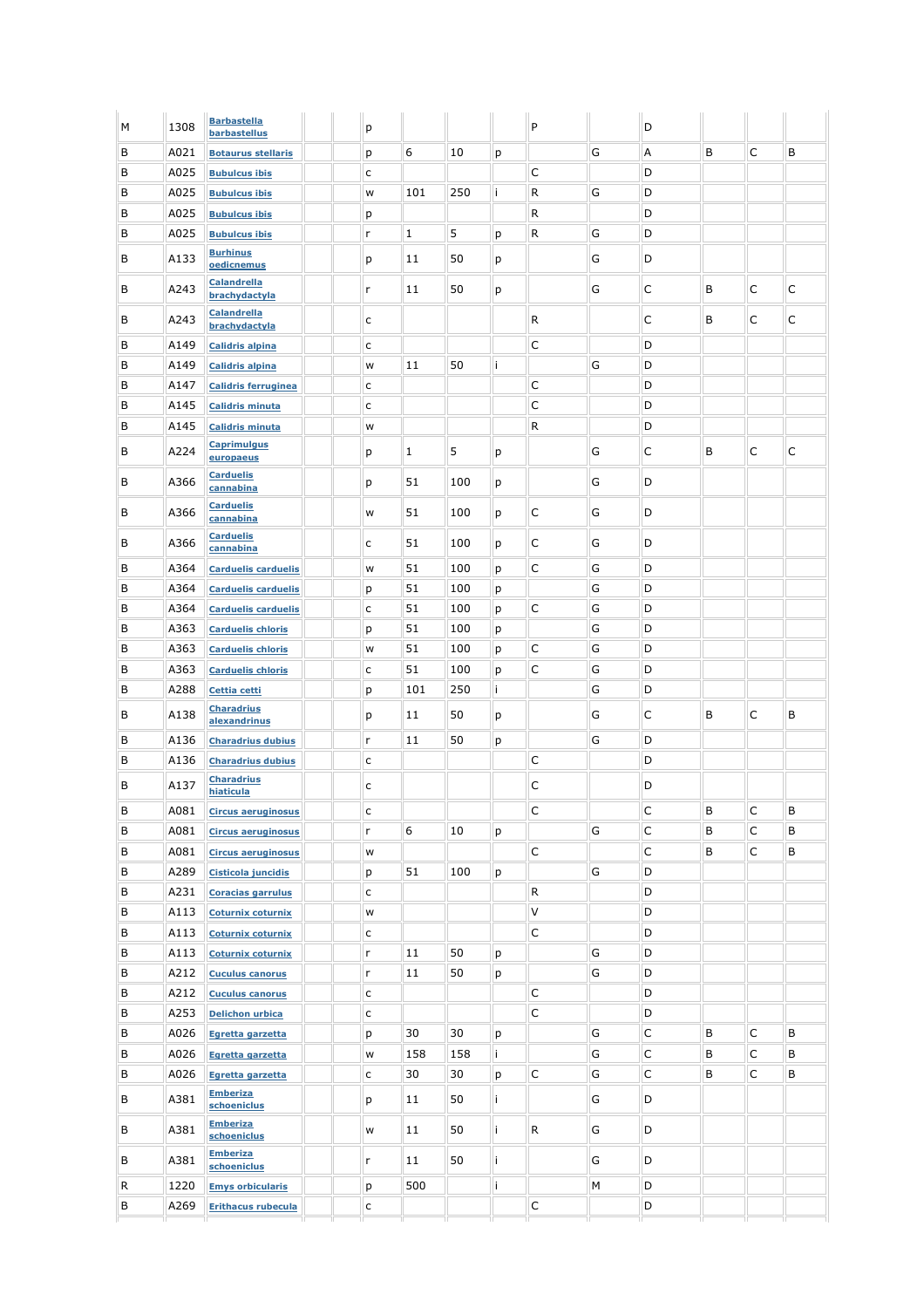| В | A269 | <b>Erithacus rubecula</b>         | W            |             |       |     | C           |   | D |   |   |   |
|---|------|-----------------------------------|--------------|-------------|-------|-----|-------------|---|---|---|---|---|
| В | A100 | <b>Falco eleonorae</b>            | r            | 101         | 250   | j.  |             | G | Α | B | B | A |
| В | A103 | <b>Falco peregrinus</b>           | $\mathsf{C}$ |             |       |     | ${\sf R}$   |   | D |   |   |   |
| В | A096 | <b>Falco tinnunculus</b>          | W            | $1\,$       | 5     | p   | C           | G | D |   |   |   |
| В | A096 | <b>Falco tinnunculus</b>          | р            | $1\,$       | 5     | p   |             | G | D |   |   |   |
| В | A096 | <b>Falco tinnunculus</b>          | $\mathsf{C}$ | $\mathbf 1$ | 5     | р   | R           | G | D |   |   |   |
| В | A097 | <b>Falco vespertinus</b>          | $\mathsf{C}$ |             |       |     | R           |   | D |   |   |   |
| В | A359 | <b>Fringilla coelebs</b>          | р            | 11          | 50    | р   |             | G | D |   |   |   |
| В | A359 | <b>Fringilla coelebs</b>          | $\mathsf{C}$ | 11          | 50    | р   | $\mathsf C$ | G | D |   |   |   |
| В | A359 | <b>Fringilla coelebs</b>          | W            | 11          | 50    | p   | $\mathsf C$ | G | D |   |   |   |
| В | A125 | <b>Fulica atra</b>                | р            | 101         | 250   | р   |             | G | D |   |   |   |
| В | A125 | <b>Fulica atra</b>                | W            | 101         | 250   | р   | $\mathsf C$ | G | D |   |   |   |
| В | A125 | <b>Fulica atra</b>                | $\mathsf{C}$ | 101         | 250   | р   | C           | G | D |   |   |   |
| В | A245 | Galerida theklae                  | р            | 11          | 50    | р   |             | G | С | В | B | B |
| В | A153 | Gallinago<br>gallinago            | $\mathsf{C}$ |             |       |     | $\mathsf C$ |   | D |   |   |   |
| В | A153 | <b>Gallinago</b><br>gallinago     | W            |             |       |     | $\mathsf C$ |   | D |   |   |   |
| B | A123 | Gallinula<br>chloropus            | p            | 1001        | 10000 | ∣i. |             | G | D |   |   |   |
| В | A123 | Gallinula<br>chloropus            | $\mathsf{C}$ | 1001        | 10000 | İ   | $\mathsf C$ | G | D |   |   |   |
| В | A123 | Gallinula<br>chloropus            | W            | 1001        | 10000 | j.  | $\mathsf C$ | G | D |   |   |   |
| В | A123 | Gallinula<br>chloropus            | r            | 1001        | 10000 | р   |             | G | D |   |   |   |
| В | A135 | Glareola pratincola               | $\mathsf{C}$ |             |       |     | R           |   | D |   |   |   |
| В | A131 | <b>Himantopus</b><br>himantopus   | r            | 51          | 100   | р   |             | G | С | В | C | B |
| В | A131 | <b>Himantopus</b><br>himantopus   | c            |             |       |     | $\mathsf C$ |   | С | В | C | В |
| В | A300 | <b>Hippolais</b><br>polyglotta    | c            |             |       |     | $\mathsf C$ |   | D |   |   |   |
| B | A300 | <b>Hippolais</b><br>polyglotta    | W            |             |       |     | $\mathsf C$ |   | D |   |   |   |
| В | A252 | <b>Hirundo daurica</b>            | c            |             |       |     | R           |   | D |   |   |   |
| В | A251 | <b>Hirundo rustica</b>            | $\mathsf{C}$ |             |       |     | C           |   | D |   |   |   |
| В | A022 | <b>Ixobrychus</b><br>minutus      | r            | 6           | 10    | р   |             | G | С | В | C | В |
| B | A022 | <b>Ixobrychus</b><br>minutus      | C            |             |       |     | C           |   | C | B | C | B |
| В | A233 | <b>Jynx torquilla</b>             | $\mathsf{C}$ |             |       |     | $\mathsf C$ |   | D |   |   |   |
| В | A341 | <b>Lanius senator</b>             | $\mathsf{r}$ | 11          | 50    | р   |             | G | D |   |   |   |
| В | A341 | <b>Lanius senator</b>             | $\mathsf{C}$ |             |       |     | $\mathsf C$ |   | D |   |   |   |
| В | A177 | <b>Larus minutus</b>              | $\mathsf{C}$ |             |       |     | ${\sf R}$   |   | D |   |   |   |
| В | A179 | Larus ridibundus                  | $\mathsf{C}$ |             |       |     | $\mathsf C$ |   | D |   |   |   |
| В | A179 | Larus ridibundus                  | W            |             |       |     | $\mathsf C$ |   | D |   |   |   |
| В | A156 | Limosa limosa                     | W            |             |       |     | $\mathsf C$ |   | D |   |   |   |
| В | A156 | Limosa limosa                     | c            |             |       |     | C           |   | D |   |   |   |
| В | A292 | Locustella<br><b>luscinioides</b> | c            |             |       |     | C           |   | D |   |   |   |
| В | A369 | Loxia curvirostra                 | р            | 11          | 50    | р   |             | G | D |   |   |   |
| В | A271 | <b>Luscinia</b><br>megarhynchos   | r            | 51          | 100   | i.  |             | G | D |   |   |   |
| В | A271 | <b>Luscinia</b><br>megarhynchos   | c            |             |       |     | $\mathsf C$ |   | D |   |   |   |
| В | A230 | <b>Merops apiaster</b>            | $\mathsf{r}$ | 11          | 50    | р   |             | G | D |   |   |   |
| В | A230 | <b>Merops apiaster</b>            | $\mathsf{C}$ |             |       |     | $\mathsf C$ |   | D |   |   |   |
| В | A383 | Miliaria calandra                 | r            | 51          | 100   | р   |             | G | D |   |   |   |
| В | A383 | Miliaria calandra                 | $\mathsf{C}$ | 501         | 1000  | i.  | $\mathsf C$ | G | D |   |   |   |
| В | A383 | <b>Miliaria calandra</b>          | р            | 501         | 1000  | i.  |             | G | D |   |   |   |
| В | A383 | Miliaria calandra                 | W            | 501         | 1000  | i   | C           | G | D |   |   |   |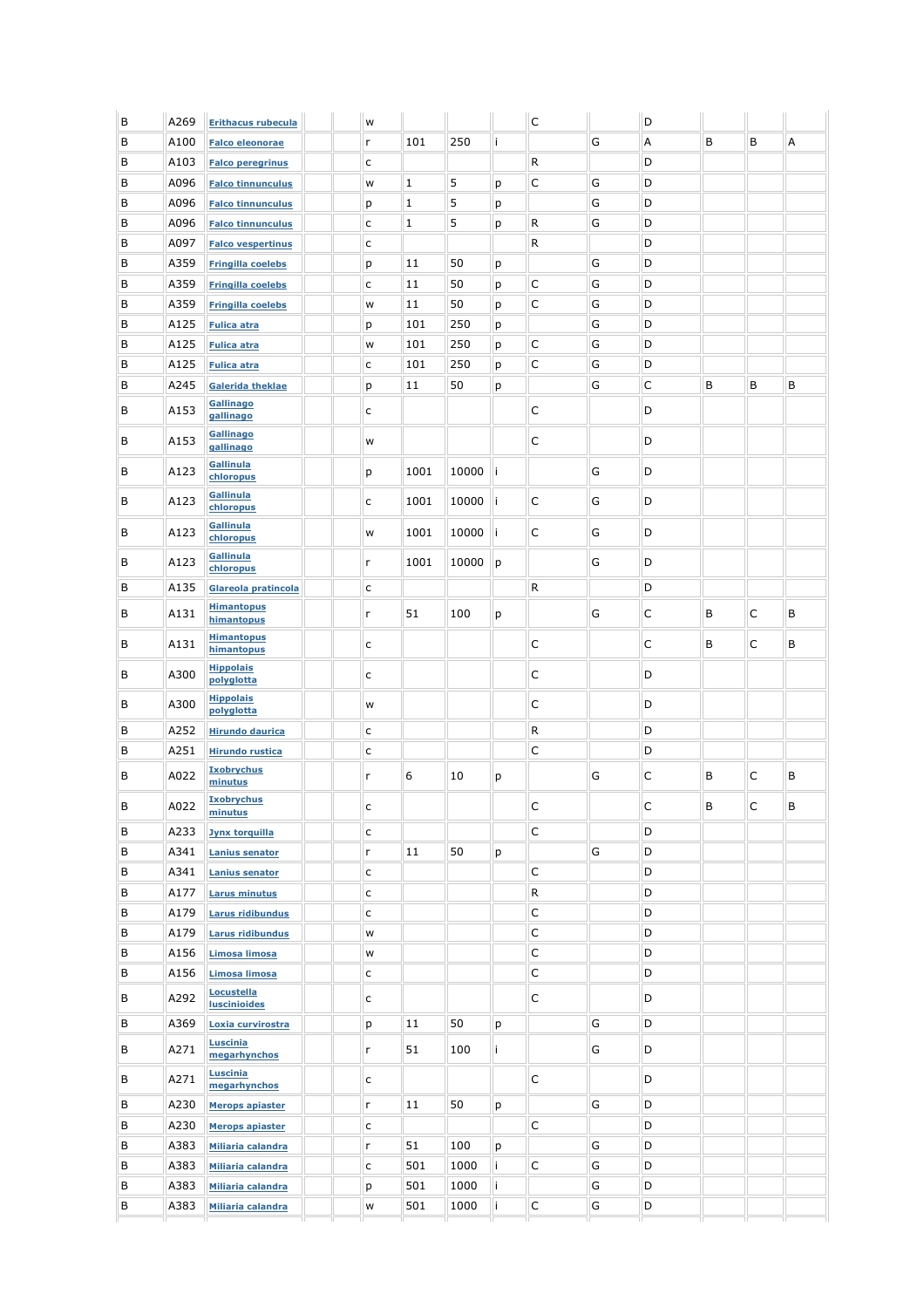| М | 1310 | <b>Miniopterus</b><br>schreibersii | p            |                |      |    | P            |   | D           |   |             |   |
|---|------|------------------------------------|--------------|----------------|------|----|--------------|---|-------------|---|-------------|---|
| B | A262 | Motacilla alba                     | $\mathsf{C}$ |                |      |    | C            |   | D           |   |             |   |
| B | A262 | Motacilla alba                     | W            |                |      |    | $\mathsf C$  |   | D           |   |             |   |
| В | A261 | <b>Motacilla cinerea</b>           | W            |                |      |    | ${\sf R}$    |   | D           |   |             |   |
| В | A261 | Motacilla cinerea                  | $\mathsf{C}$ |                |      |    | $\mathsf R$  |   | D           |   |             |   |
| B | A260 | <b>Motacilla flava</b>             | r            | 51             | 100  | р  |              | G | D           |   |             |   |
| В | A260 | <b>Motacilla flava</b>             | $\mathsf{C}$ |                |      |    | C            |   | D           |   |             |   |
| B | A319 | Muscicapa striata                  | $\mathsf{C}$ |                |      |    | $\mathsf C$  |   | D           |   |             |   |
| B | A319 | <b>Muscicapa striata</b>           | r            | 51             | 100  | р  |              | G | D           |   |             |   |
| М | 1316 | <b>Myotis capaccinii</b>           | p            |                |      |    | P            |   | $\mathsf C$ | C | C           | C |
| М | 1321 | <b>Myotis</b><br>emarginatus       | p            |                |      |    | P            |   | D           |   |             |   |
| М | 1324 | <b>Myotis myotis</b>               | р            |                |      |    | P            |   | D           |   |             |   |
| В | A058 | <b>Netta rufina</b>                | W            | 101            | 250  | i. |              | G | D           |   |             |   |
| B | A058 | <b>Netta rufina</b>                | $\mathsf{C}$ | 51             | 100  | i. | C            | G | D           |   |             |   |
| B | A058 | <b>Netta rufina</b>                | р            | 51             | 100  | i. |              | G | D           |   |             |   |
| В | A058 | <b>Netta rufina</b>                | r            | 11             | 50   | р  |              | G | D           |   |             |   |
| В | A160 | <b>Numenius arquata</b>            | W            |                |      |    | V            |   | D           |   |             |   |
| В | A160 | <b>Numenius arquata</b>            | $\mathsf{C}$ |                |      |    | V            |   | D           |   |             |   |
| В | A158 | <b>Numenius</b><br>phaeopus        | W            |                |      |    | V            |   | B           | В | C           | В |
| В | A158 | <b>Numenius</b><br>phaeopus        | $\mathsf{C}$ |                |      |    | V            |   | В           | В | C           | В |
| В | A023 | <b>Nycticorax</b><br>nycticorax    | W            | 52             | 52   | р  | $\mathsf C$  | G | $\mathsf C$ | C | С           | С |
| B | A023 | <b>Nycticorax</b><br>nycticorax    | р            | 52             | 52   | р  |              | G | $\mathsf C$ | C | C           | C |
| В | A023 | <b>Nycticorax</b><br>nycticorax    | $\mathsf{C}$ | 52             | 52   | р  |              | G | C           | C | C           | C |
| В | A278 | <b>Oenanthe</b><br>hispanica       | $\mathsf{C}$ |                |      |    | C            |   | D           |   |             |   |
| В | A278 | <b>Oenanthe</b><br>hispanica       | W            |                |      |    | $\mathsf C$  |   | D           |   |             |   |
| В | A277 | <b>Oenanthe</b><br>oenanthe        | $\mathsf{C}$ |                |      |    | $\mathsf C$  |   | D           |   |             |   |
| В | A277 | <b>Oenanthe</b><br>oenanthe        | w            |                |      |    | C            |   | D           |   |             |   |
| B | A214 | <b>Otus scops</b>                  | W            |                |      |    | V            |   | D           |   |             |   |
| В | A214 | <b>Otus scops</b>                  | 'n           | 11             | 50   | p  |              | G | D           |   |             |   |
| В | A214 | <b>Otus scops</b>                  | $\mathsf{C}$ |                |      |    | $\mathsf C$  |   | D           |   |             |   |
| В | A071 | Oxyura<br>leucocephala             | p            | $\overline{1}$ | 5    | р  |              | G | B           | B | $\mathsf C$ | B |
| В | A330 | <b>Parus major</b>                 | p            | 501            | 1000 | i. |              | G | D           |   |             |   |
| В | A330 | Parus major                        | r            | 51             | 100  | р  |              | G | D           |   |             |   |
| В | A354 | <b>Passer domesticus</b>           | р            | 101            | 250  | р  |              | G | D           |   |             |   |
| В | A356 | <b>Passer montanus</b>             | W            |                |      |    | $\mathsf{R}$ |   | D           |   |             |   |
| В | A356 | <b>Passer montanus</b>             | $\mathsf{C}$ |                |      |    | R            |   | D           |   |             |   |
| В | A017 | <b>Phalacrocorax</b><br>carbo      | W            |                |      |    | $\mathsf C$  |   | D           |   |             |   |
| В | A017 | <b>Phalacrocorax</b><br>carbo      | $\mathsf{C}$ |                |      |    | $\mathsf C$  |   | D           |   |             |   |
| В | A273 | <b>Phoenicurus</b><br>ochruros     | W            |                |      |    | $\mathsf C$  |   | D           |   |             |   |
| В | A273 | <b>Phoenicurus</b><br>ochruros     | $\mathsf{C}$ |                |      |    | $\mathsf C$  |   | D           |   |             |   |
| В | A274 | <b>Phoenicurus</b><br>phoenicurus  | $\mathsf{C}$ |                |      |    | R            |   | D           |   |             |   |
| В | A315 | <b>Phylloscopus</b><br>collybita   | $\mathsf{C}$ |                |      |    | $\mathsf C$  |   | D           |   |             |   |
| В | A315 | <b>Phylloscopus</b><br>collybita   | W            | 10000          |      | i  |              | М | D           |   |             |   |
| В | A314 | <b>Phylloscopus</b><br>sibilatrix  | $\mathsf{C}$ |                |      |    | $\mathsf C$  |   | D           |   |             |   |
|   |      |                                    |              |                |      |    |              |   |             |   |             |   |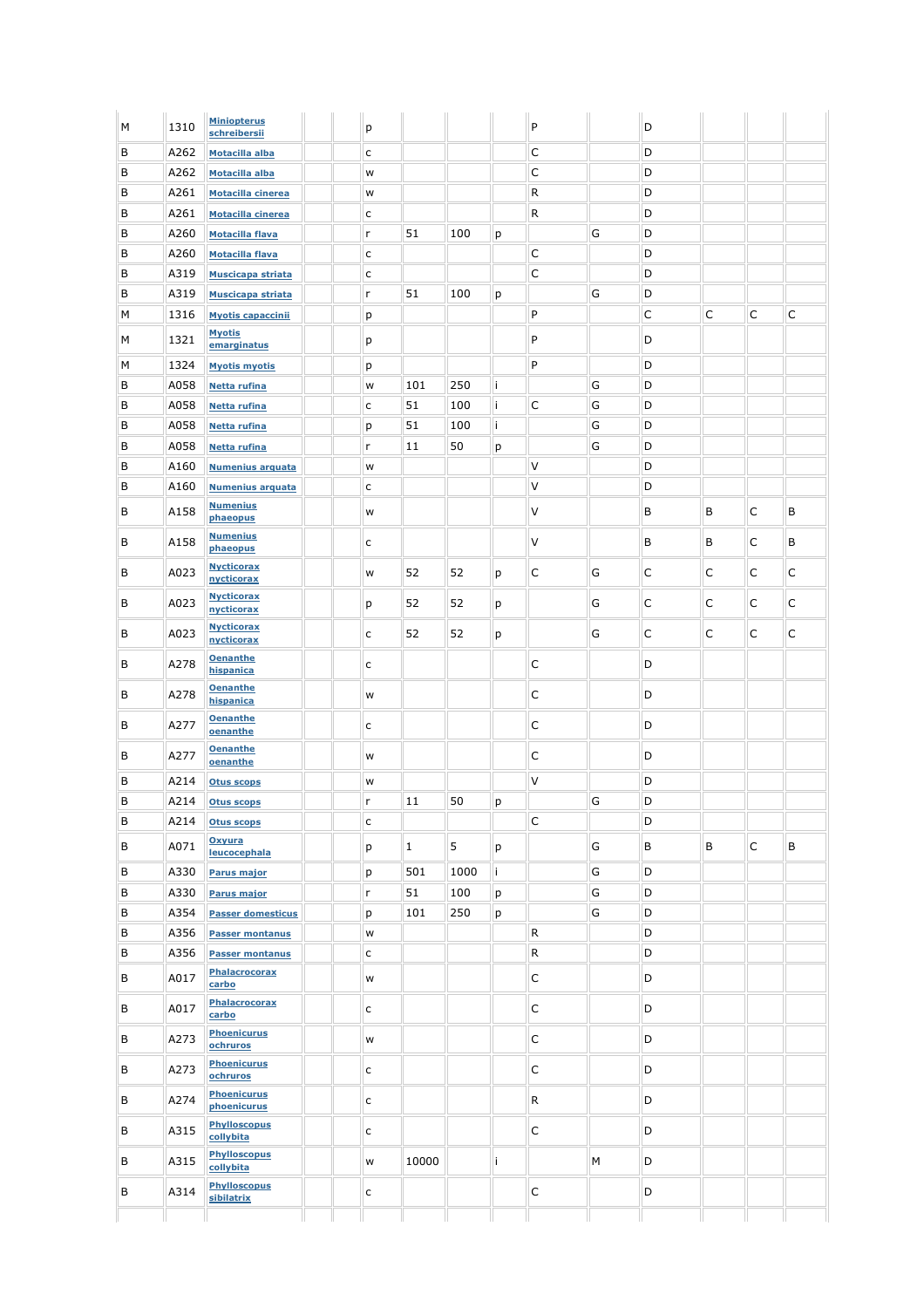| В | A316 | <b>Phylloscopus</b><br>trochilus    | $\mathsf{C}$ |     |      |    | C           |   | D |   |             |   |
|---|------|-------------------------------------|--------------|-----|------|----|-------------|---|---|---|-------------|---|
| В | A141 | <b>Pluvialis</b><br>squatarola      | W            |     |      |    | R           |   | D |   |             |   |
| В | A141 | <b>Pluvialis</b><br>squatarola      | $\mathsf{C}$ |     |      |    | C           |   | D |   |             |   |
| В | A008 | <b>Podiceps</b><br>nigricollis      | W            | 6   | 10   | i  |             | G | D |   |             |   |
| В | A008 | <b>Podiceps</b><br>nigricollis      | $\mathsf{C}$ |     |      |    | C           |   | D |   |             |   |
| В | A124 | <b>Porphyrio</b><br>porphyrio       | p            | 101 | 250  | р  |             | G | В | А | В           | Α |
| В | A250 | <b>Ptyonoprogne</b><br>rupestris    | W            |     |      |    | C           |   | D |   |             |   |
| В | A250 | <b>Ptyonoprogne</b><br>rupestris    | $\mathsf{C}$ |     |      |    | C           |   | D |   |             |   |
| B | A118 | <b>Rallus aquaticus</b>             | $\mathsf{r}$ | 101 | 250  | р  |             | G | D |   |             |   |
| В | A118 | <b>Rallus aquaticus</b>             | p            | 251 | 500  | İ. |             | G | D |   |             |   |
| B | A318 | <b>Regulus</b><br>ignicapillus      | p            | 501 | 1000 | i. |             | G | D |   |             |   |
|   |      | <b>Regulus</b>                      |              |     |      |    |             |   |   |   |             |   |
| В | A318 | <i>ignicapillus</i>                 | r            | 51  | 100  | р  |             | G | D |   |             |   |
| В | A317 | <b>Regulus regulus</b>              | W            |     |      |    | R           |   | D |   |             |   |
| В | A317 | <b>Regulus regulus</b>              | $\mathsf{C}$ |     |      |    | R           |   | D |   |             |   |
| М | 1304 | <b>Rhinolophus</b><br>ferrumequinum | р            |     |      |    | P           |   | D |   |             |   |
| М | 1303 | <b>Rhinolophus</b><br>hipposideros  | р            |     |      |    | P           |   | D |   |             |   |
| М | 1302 | <b>Rhinolophus</b><br>mehelyi       | p            |     |      |    | P           |   | D |   |             |   |
| В | A249 | Riparia riparia                     | $\mathsf{C}$ |     |      |    | С           |   | D |   |             |   |
| В | A275 | Saxicola rubetra                    | $\mathsf{C}$ |     |      |    | C           |   | D |   |             |   |
| B | A276 | <b>Saxicola torquata</b>            | p            | 11  | 50   | р  |             | G | D |   |             |   |
| В | A361 | <b>Serinus serinus</b>              | W            | 101 | 250  | р  | C           | G | D |   |             |   |
| B | A361 | <b>Serinus serinus</b>              | $\mathsf{C}$ | 101 | 250  | р  | C           | G | D |   |             |   |
| В | A361 | <b>Serinus serinus</b>              | p            | 101 | 250  | р  |             | G | D |   |             |   |
| В | A210 | Streptopelia turtur                 | р            | 11  | 50   | р  |             | G | D |   |             |   |
| В | A210 | Streptopelia turtur                 | $\mathsf{C}$ | 11  | 50   | р  | С           | G | D |   |             |   |
| B | A351 | <b>Sturnus vulgaris</b>             | $\mathsf{C}$ |     |      |    | C           |   | D |   |             |   |
| B | A351 | <b>Sturnus vulgaris</b>             | W            |     |      |    | C           |   | D |   |             |   |
| B | A311 | Sylvia atricapilla                  | r            | 11  | 50   | p  |             | G | D |   |             |   |
| В | A311 | Sylvia atricapilla                  | $\mathsf{C}$ | 101 | 250  | i. | C           | G | D |   |             |   |
| В | A311 | Sylvia atricapilla                  | p            | 101 | 250  | i. |             | G | D |   |             |   |
| В | A311 | Sylvia atricapilla                  | W            | 101 | 250  | i. | $\mathsf C$ | G | D |   |             |   |
| В | A310 | <b>Sylvia borin</b>                 | $\mathsf{C}$ |     |      |    | $\mathsf C$ |   | D |   |             |   |
| В | A305 | <b>Sylvia</b><br>melanocephala      | p            | 101 | 250  | р  |             | G | D |   |             |   |
| В | A301 | Sylvia sarda                        | p            | 6   | 10   | р  |             | G | C | Α | $\mathsf C$ | A |
| В | A004 | <b>Tachybaptus</b>                  | $\mathsf{C}$ | 251 | 500  | i. | С           | G | D |   |             |   |
| В | A004 | ruficollis<br><b>Tachybaptus</b>    | r            | 101 | 250  | р  |             | G | D |   |             |   |
| В | A004 | ruficollis<br><b>Tachybaptus</b>    | p            | 251 | 500  | i. |             | G | D |   |             |   |
| В | A004 | ruficollis<br><b>Tachybaptus</b>    | W            | 251 | 500  | İ. | $\mathsf C$ | G | D |   |             |   |
| В | A048 | ruficollis<br>Tadorna tadorna       | W            |     |      |    | R           |   | D |   |             |   |
| В | A048 | <b>Tadorna tadorna</b>              | $\mathsf{C}$ |     |      |    | ${\sf R}$   |   | D |   |             |   |
| В | A161 | <b>Tringa erythropus</b>            | $\mathsf{C}$ |     |      |    | $\mathsf C$ |   | D |   |             |   |
| В | A161 | <b>Tringa erythropus</b>            | W            |     |      |    | ${\sf R}$   |   | D |   |             |   |
| В | A164 | <b>Tringa nebularia</b>             | $\mathsf{C}$ |     |      |    | $\mathsf C$ |   | D |   |             |   |
| В | A164 | Tringa nebularia                    | W            |     |      |    | ${\sf R}$   |   | D |   |             |   |
| В | A165 |                                     |              |     |      |    | R           |   | D |   |             |   |
|   |      | <b>Tringa ochropus</b>              | W            |     |      |    |             |   |   |   |             |   |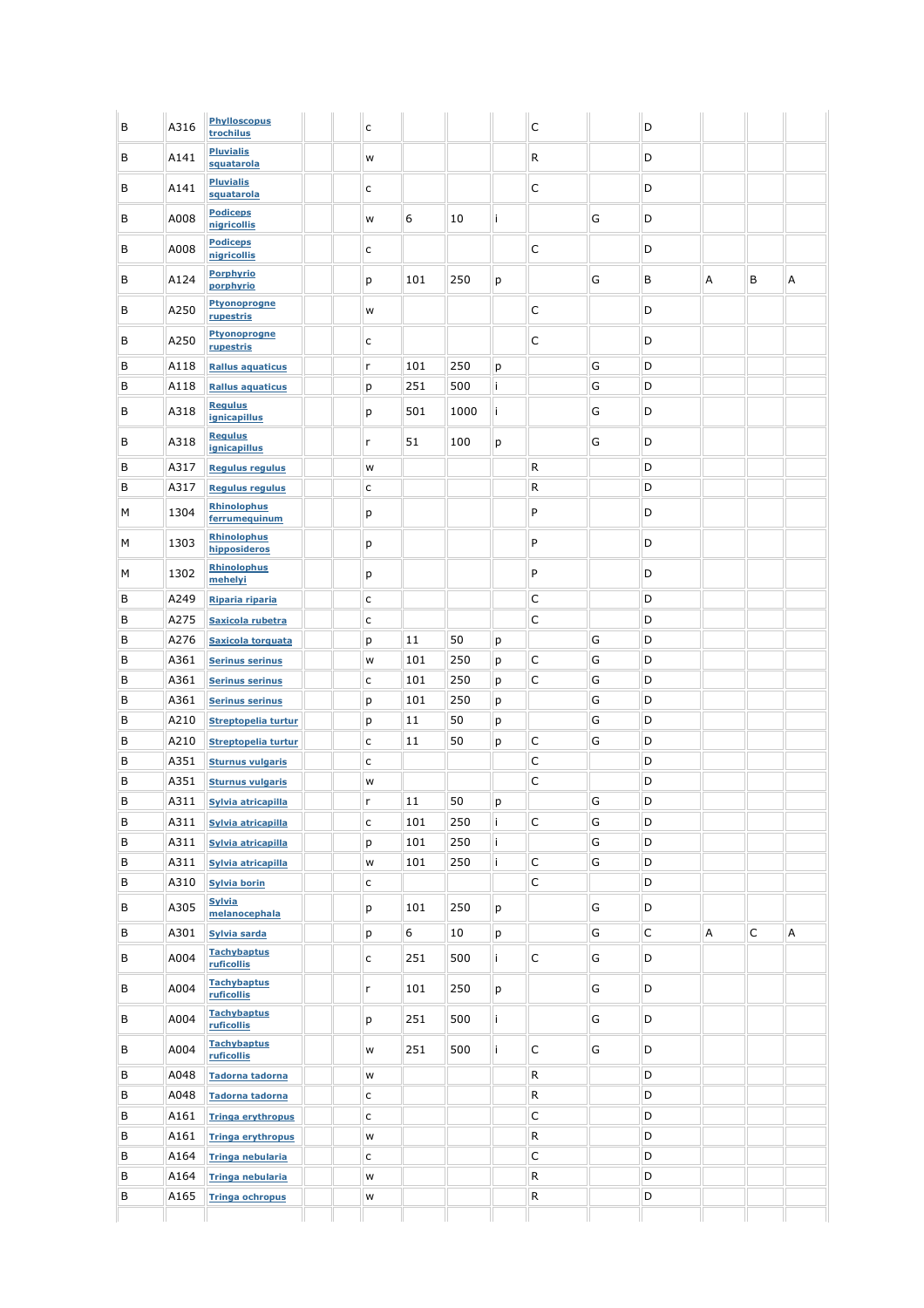| B | A165 | <b>Tringa ochropus</b>            | $\mathsf{C}$ |     |     |    | C           |   | D |  |  |
|---|------|-----------------------------------|--------------|-----|-----|----|-------------|---|---|--|--|
| B | A163 | <b>Tringa stagnatilis</b>         | $\mathsf{C}$ |     |     |    | ${\sf R}$   |   | D |  |  |
| B | A162 | <b>Tringa totanus</b>             | W            | 6   | 10  | р  | C           | G | D |  |  |
| B | A162 | <b>Tringa totanus</b>             | p            | 6   | 10  | р  |             | G | D |  |  |
| B | A162 | <b>Tringa totanus</b>             | $\mathsf{C}$ | 6   | 10  | p  | $\mathsf C$ | G | D |  |  |
| B | A265 | <b>Troglodytes</b><br>troglodytes | р            | 11  | 50  | р  |             | G | D |  |  |
| B | A283 | <b>Turdus merula</b>              | W            | 101 | 250 | İ  | C           | G | D |  |  |
| B | A283 | <b>Turdus merula</b>              | r            | 51  | 100 | р  |             | G | D |  |  |
| B | A283 | <b>Turdus merula</b>              | р            | 101 | 250 |    |             | G | D |  |  |
| B | A283 | <b>Turdus merula</b>              | $\mathsf{C}$ | 101 | 250 | j. | C           | G | D |  |  |
| B | A285 | <b>Turdus philomelos</b>          | W            |     |     |    | C           |   | D |  |  |
| B | A285 | <b>Turdus philomelos</b>          | C            |     |     |    | C           |   | D |  |  |
| B | A213 | <b>Tyto alba</b>                  | р            | 1   | 5   | р  |             | G | D |  |  |
| B | A232 | <b>Upupa epops</b>                | $\mathsf{C}$ | 51  | 100 |    | C           | G | D |  |  |
| B | A232 | <b>Upupa epops</b>                | W            | 51  | 100 | ì  | C           | G | D |  |  |
| B | A232 | Upupa epops                       | r            | 11  | 50  | р  |             | G | D |  |  |
| B | A232 | <b>Upupa epops</b>                | р            | 51  | 100 |    |             | G | D |  |  |
| B | A142 | <b>Vanellus vanellus</b>          | C            |     |     |    | C           |   | D |  |  |
| B | A142 | <b>Vanellus vanellus</b>          | W            |     |     |    | C           |   | D |  |  |

**Group: A = Amphibians, B = Birds, F = Fish, I = Invertebrates, M = Mammals, P = Plants, R = Reptiles** 

**S: in case that the data on species are sensitive and therefore have to be blocked for any public access enter: yes** 

**NP: in case that a species is no longer present in the site enter: x (optional) Type: p = permanent, r = reproducing, c = concentration, w = wintering (for plant and non-migratory species use permanent)** 

**Unit: i = individuals, p = pairs or other units according to the Standard list of population units and codes in accordance with Article 12 and 17 reporting (see reference portal)** 

**Abundance categories (Cat.): C = common, R = rare, V = very rare, P = present - to fill if data are deficient (DD) or in addition to population size information** 

**Data quality: G = 'Good' (e.g. based on surveys); M = 'Moderate' (e.g. based on partial data with some extrapolation); P = 'Poor' (e.g. rough estimation); VP = 'Very poor' (use this category only, if not even a rough estimation of the population size can be made, in this case the fields for population size can remain empty, but the field "Abundance categories" has to be filled in)** 

#### **3.3 Other important species of flora and fauna (optional)**

| <b>Species</b> |             |                                                                                  |      |                         | Population in the site |                         |         | <b>Motivation</b> |             |   |          |             |   |
|----------------|-------------|----------------------------------------------------------------------------------|------|-------------------------|------------------------|-------------------------|---------|-------------------|-------------|---|----------|-------------|---|
| Group          | <b>CODE</b> | <b>Scientific</b><br>S<br><b>NP</b><br><b>Unit</b><br><b>Size</b><br><b>Name</b> | Cat. | <b>Species</b><br>Annex |                        | <b>Other categories</b> |         |                   |             |   |          |             |   |
|                |             |                                                                                  |      | <b>Min</b>              | Max                    |                         | C R V P | IV                | $\mathbf v$ | A | B        | $\mathbf c$ | D |
| P              |             | <b>Achillea ageratum</b>                                                         |      |                         |                        |                         |         |                   |             |   |          |             | X |
|                |             | <b>Anaciaeschna</b><br>isosceles                                                 |      |                         |                        |                         |         |                   |             |   |          |             | X |
| I              |             | <b>Anax imperator</b>                                                            |      |                         |                        |                         |         |                   |             |   |          |             | X |
| I              |             | <b>Anax parthenope</b>                                                           |      |                         |                        |                         |         |                   |             |   |          |             | X |
| F              |             | <b>Anguilla anguilla</b>                                                         |      |                         |                        |                         |         |                   |             |   |          |             | X |
| P              |             | <b>Artemis arvensis</b>                                                          |      |                         |                        |                         |         |                   |             |   |          |             | X |
| P              |             | <b>Artemisia</b><br>caerulescens                                                 |      |                         |                        |                         |         |                   |             |   |          |             | X |
| P              |             | <b>Asplenium</b><br>onopteris                                                    |      |                         |                        |                         |         |                   |             |   |          |             | X |
| M              |             | <b>Atelerix algirus</b>                                                          |      |                         |                        |                         |         |                   |             | X |          |             |   |
| I              |             | Autographa gamma                                                                 |      |                         |                        |                         |         |                   |             |   |          |             | X |
| P              |             | <b>Berula erecta</b>                                                             |      |                         |                        |                         |         |                   |             |   |          |             | X |
| A              |             | <b>Bufo viridis</b><br>balearica                                                 |      |                         |                        |                         |         |                   |             |   | $\times$ |             |   |
|                |             |                                                                                  |      |                         |                        |                         |         |                   |             |   |          |             |   |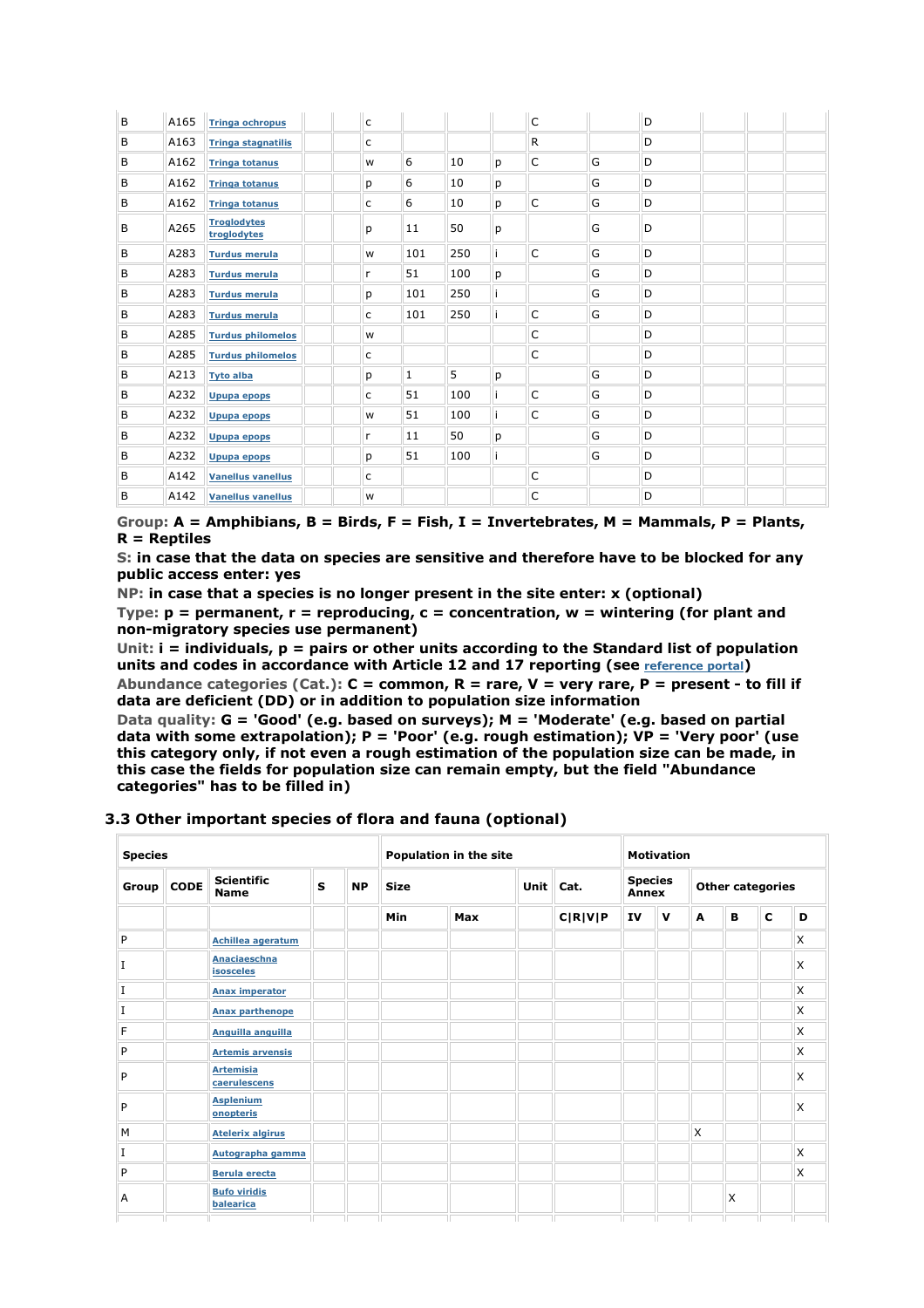| I           | <b>Callophrys rubi</b>                                 | X        |
|-------------|--------------------------------------------------------|----------|
| $\rm I$     | <b>Celastrina argiolus</b>                             | X        |
| $\rm I$     | <b>Ceriagrion tenellum</b>                             | <b>X</b> |
| $\bf I$     | <b>Coenagrion lindenii</b>                             | <b>X</b> |
| $\bf I$     | <b>Colias croceus</b>                                  | <b>X</b> |
| $\bf I$     | <b>Colias hyale</b>                                    | <b>X</b> |
| $\mathbf I$ | <b>Crocothemis</b><br>erythraea                        | <b>X</b> |
| $\mathbf I$ | Cynthia cardui                                         | <b>X</b> |
| P           | <b>Equisetum</b><br>ramosissimum                       | <b>X</b> |
| $\bf I$     | <b>Eupithecia</b><br>centaureata                       | <b>X</b> |
| $\mathbf I$ | <b>Hyles euphorbiae</b>                                | <b>X</b> |
| $\bf I$     | <b>Ischnura elegans</b>                                | X        |
| $\bf I$     | Leptidea sinapis                                       | X        |
| $\bf I$     | Libellula depressa                                     | X        |
| M           | X<br><b>Martes martes</b>                              |          |
| R           | <b>Natrix maura</b>                                    | X        |
| P           | <b>Nerium oleander</b>                                 | X        |
| $\bf I$     | <b>Orthetrum</b><br>cancellatum                        | X        |
| $\rm I$     | Orthonama vittata                                      | X        |
| $\rm I$     | <b>Papilio machaon</b>                                 | <b>X</b> |
| $\bf I$     | Pararge aegeria                                        | <b>X</b> |
| F           | <b>Pomatoschistus</b><br>microps                       | <b>X</b> |
| P           | <b>Scandix pecten-</b><br>veneris ssp.<br>macrorhyncha | <b>X</b> |
| P           | <b>Selaginella</b><br>denticulata                      | X        |
| $\bf I$     | <b>Sympetrum</b><br>striolatum                         | X        |
| $\bf I$     | Vanessa atalanta                                       | X        |

**Group: A = Amphibians, B = Birds, F = Fish, Fu = Fungi, I = Invertebrates, L = Lichens, M = Mammals, P = Plants, R = Reptiles** 

**CODE: for Birds, Annex IV and V species the code as provided in the reference portal should be used in addition to the scientific name** 

**S: in case that the data on species are sensitive and therefore have to be blocked for any public access enter: yes** 

**NP: in case that a species is no longer present in the site enter: x (optional) Unit: i = individuals, p = pairs or other units according to the standard list of population units and codes in accordance with Article 12 and 17 reporting, (see reference portal)** 

**Cat.: Abundance categories: C = common, R = rare, V = very rare, P = present Motivation categories: IV, V: Annex Species (Habitats Directive), A: National Red List data; B: Endemics; C: International Conventions; D: other reasons** 

# **4. SITE DESCRIPTION**

#### **4.1 General site character**

## **Habitat class % Cover** NO7 20.0  $N15$  2.0  $N13$  55.0  $N12$  | 1.0 NO6  $1.0$  $N08$  2.0  $N04$  2.0

**Back to top**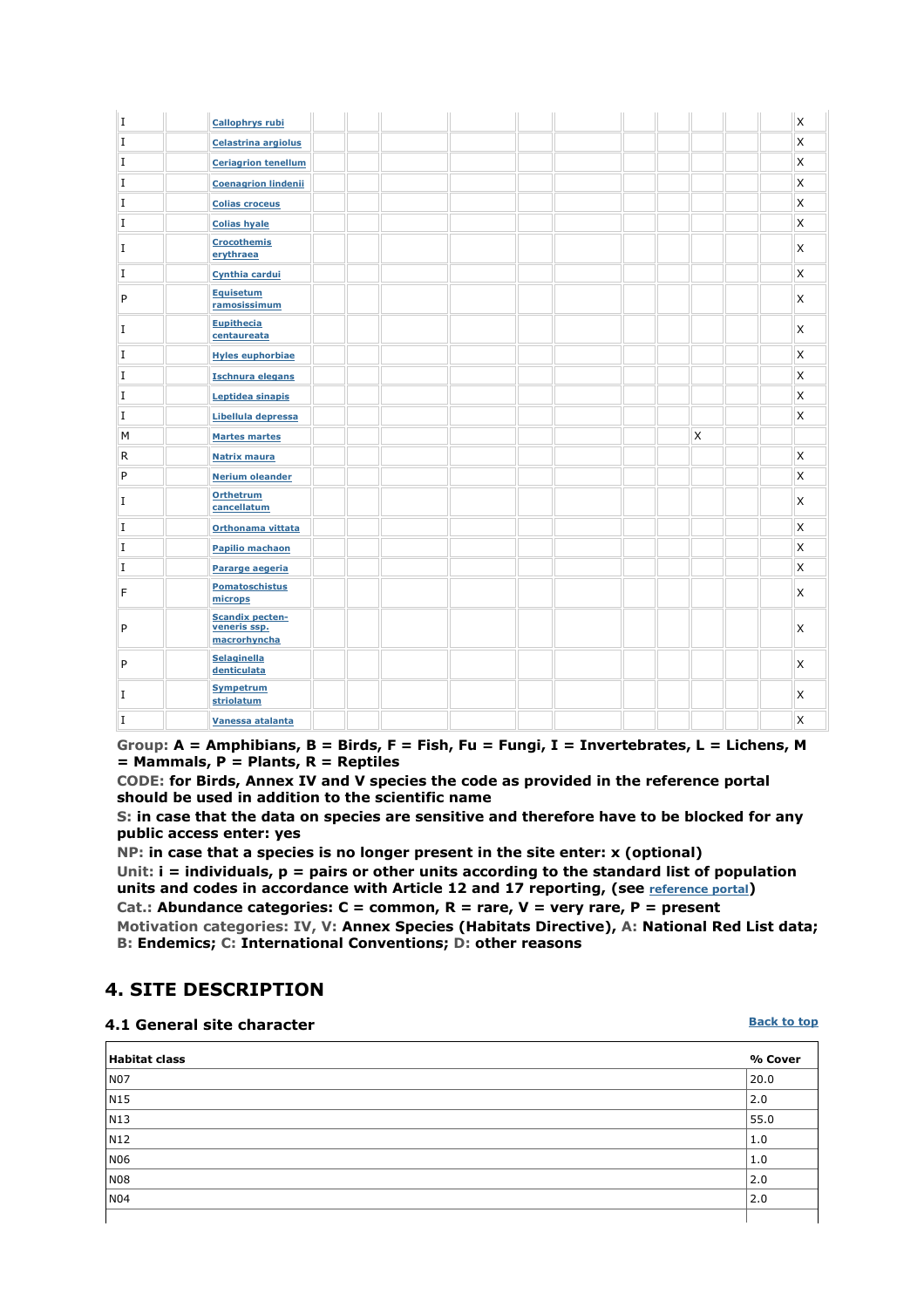| N <sub>16</sub>     | 1.0  |
|---------------------|------|
| $\vert$ N10         | 1.0  |
| N03                 | 10.0 |
| N17                 | 5.0  |
| Total Habitat Cover | 100  |

#### **Other Site Characteristics**

**El clima de Mallorca es un clima mediterráneo, de perhúmedo a semiárido, en función de la orografía, con una media anual de 13 a 17ºc, oscilación de 14 a 15, 5ºc, y precipitaciones de 350 a 1300 mm. Pero en la Albufera existe un microclima local debido a su topògrafía, a la proximidad del mar y a la influencia directa de la gran masa de agua de la zona inundada. De esta forma se dan temperaturas extremas más suaves y en muchos inviernos la temperatura mínima no baja de los 0ºc. La Albufera se encuentra al NE de la unidad del llano de Sa Pobla. Geologicamete es una cubeta susidiente llena de materiales sedimentarios depositados con posterioridad a la fase tectónica: Miocenos, Pliocenos y Cuaternarios, que descansan sobre un zócalo Mesozóico y Terciario deformado tectonicamente. Morfologicamente es una zona llana, bordeada por los relieves que forman el zócalo antes mencionado, y por la restinga o cordón dunar litoral que la cierra. A una distancia aproximada de 800 a 1000 m del mar, afloran modestos relieves que han sido interpretados como un restinga pleistocena o pliocena. Son las colinas des Blat, de ses Puntes, des Ras, den Segura y de sa Roca. Los últimos citados son los más antiguos, formados por calcarenitas bien consolidadas, mientras que las primeras son dunas arenosas y, por lo tanto, más recientes. En la zona dominan limos o arcillas aluviales. La roca madre calcárea y las calcarenitas bien consolidadas afloran en sa Roca, colinas o "turons" den Segura y del Ras, y son muy superficiales en el sector del Amarador. También hay afloramientos de "marés", que fueron objeto de pequeñas explotaciones, en la Comuna de Muro. Por lo que respecta a las arenas de las dunas interiores y costeras, todas ellas son organógenas calcáreas. La Albufera recibe aguas de orígenes diferentes; de lluvia, de flujo subterráneo y por el flujo superficial de los torrentes. La descarga del acuífero de La Puebla, tiene lugar a través de la Albufera subterráneamente o bien a través de la línea de manantiales que, paralelos a la costa, alimentan a la Albufera. La intrusión de aguas marinas no está cuantificado. El agua marina penetra, principalmente, por sa Oberta, o canal principal de desagüe, y los caudales son variables en función de las pequeñas mareas. Los suelos están poco desarrollados y acusan la acción de factores como la salinización y el exceso de agua dulce o salada. Se presentan suelos arenosos poco desarrollados, recientes (franja dunar litoral, dunas de ses Puntes) y suelos hidromorfos, más extensos. Hay que distinguir los suelos verdaderos y pseudosuelos, cúmulos de materia orgánica y limos, con una débil fracción mineral o virtualmente inexistente. También hay suelos aluviales de transición entre la Albufera y las zonas húmedas periféricas.**

#### **4.2 Quality and importance**

**La calidad del lugar viene determinada por la existencia de los hábitats del anexo I de la Directiva 93/43/CEE y el número total de especies presentes, unas 3000. Encontramos aquí el carrizal más extenso y mejor conservado de las Baleares así como una representación, muy bien conservada y característica de la vegetación dunar litoral. Los recientes inventarios han detectado la presencia de 14 especies de musgos, 4 especies de hepáticas, 14 de líquenes, 71 de hongos, detectándose la presencia del endemismo Psathyrella halophilla. También hay que destacar la existencia de 50 briófitos. En cuanto a las plantas superiores, el inventario florístico del Parque Natural de la Albufera cuenta con 682 taxones, tratándose de un importante diversidad para una superficie de su extensión y características. Por otra parte, y en relación con las plantas acuáticas e higrófilas, la Albufera es la unica localidad balear para diversas especies. La barra dunar tiene un elevado interés por la presencia del endemismo Thymelaea velutina y por ser la única localidad balear con el enebro Juniperus oxycedrus macrocarpa, además de diversas orquídeas y otras rarezas. Otras especies destacables en esta zona húmeda son Cerathophyllum submersum, Myriophillum verticillatum, Linum maritimum, Ranunculus aquatilis, Bardellia ranunculoides, Chamaerops humilis, Elocharis palustris, Iris pseudacorus, Ophrys scolopax, Erianthus ravennae, Imperata cylindrica y Orchys palustris. Entre la vegetación arbórea, cabe destacar la presencia de un bosque de ribera formado por Ulmus minos y Populus alba, acompañado de Tamarix africana. En la Albufera destaca también el inventario de invertebrados, actualmente en elaboración, en el que está apareciendo muchísimas especies, entre las que destacan las citadas en el apartado 3.3. Pero sin duda son las aves las que dan más notoriedad a este lugar. Por la cantidad y rareza de las especies aquí presentes, la Albufera fué declarada ZEPA e incluida en el Convenio de Ramsar. Además es también Area Importante para las Aves (IBA). Se ha significado la**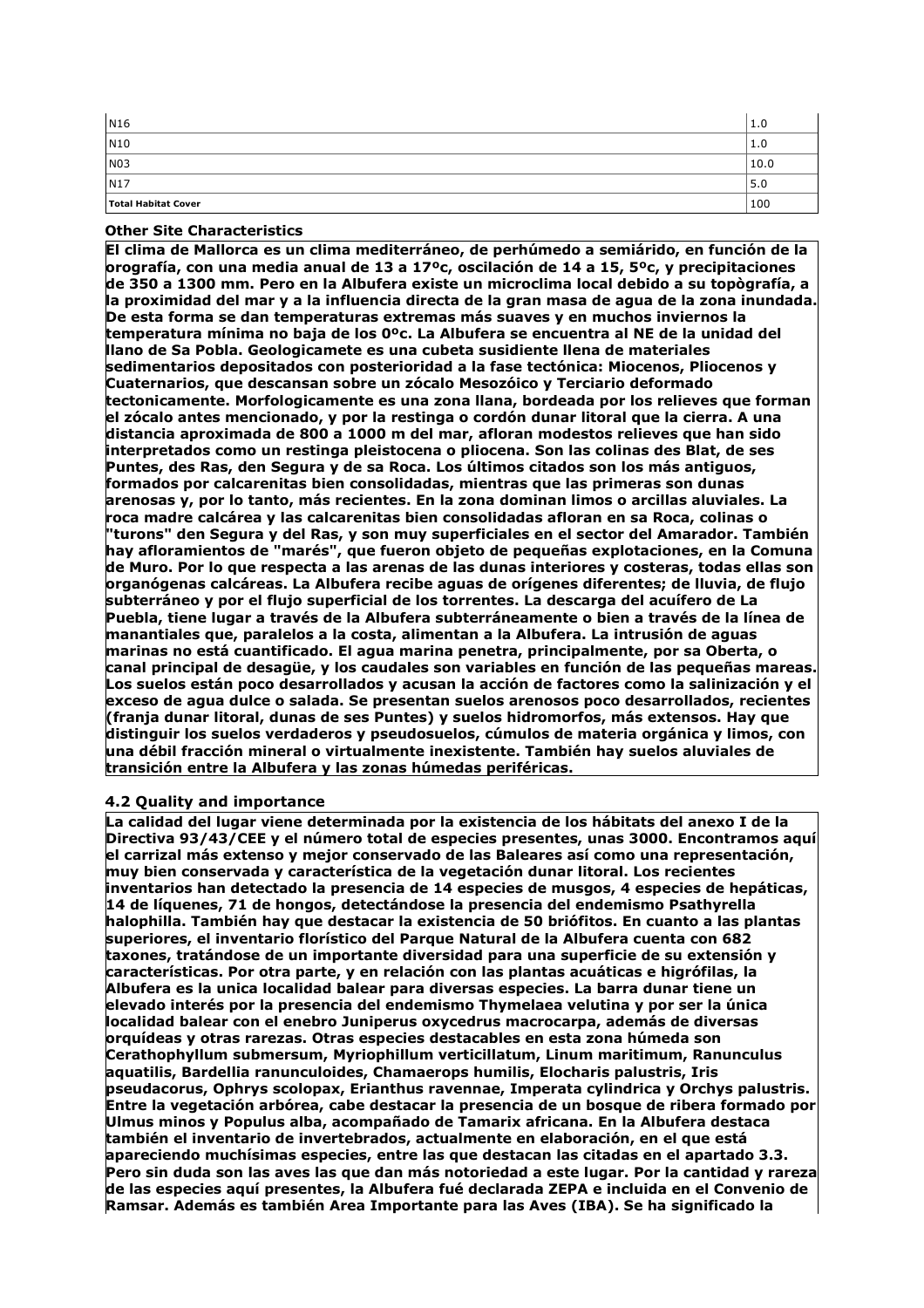**importancia que tiene la Albufera para muchas especies, entre las que destacan Botaurus stellaris, Ardea purpurea, Ixobrychus minutus, Himantopus himantopus, Porphyrio porphyrio Acrocephalus melanopogon y Emberiza schoeniclus witherbyi. Pero, además, hay otras muchas especies propias de zonas húmedas o de la vegetación arbustiva o arbórea de tipo mediterraneo existente en la barra dunar. La Albufera tiene gran importancia para la invernada de aves acuáticas (cuyas concentraciones superan los 20.000 ejemplares) y para la migración en ambos pasos.**

#### **4.3 Threats, pressures and activities with impacts on the site**

#### **The most important impacts and activities with high effect on the site**

| Negative Impacts |             |            |                |
|------------------|-------------|------------|----------------|
|                  | Threats and | Pollution  | inside/outside |
| Rank             | pressures   | (optional) | [i o b]        |
|                  | [code]      | [code]     |                |
| м                | I01         |            | I              |
| M                | A01         |            | O              |
| L                | G05         |            | I              |
| Η                | E02.03      |            | O              |
| L                | H06.01      |            | I              |
| L                | F03.02      |            | I              |
| L                | D01.02      |            | I              |
| м                | D01.02      |            | O              |
| Η                | E01.02      |            | O              |
| L                | K03.03      |            | I              |
| M                | G05         |            | O              |
| M                | A07         |            | Ο              |
| Г                | G05.01      |            | I              |
| L                | D02.01      |            | I              |
| L                | K03.01      |            | I              |
| M                | D02.01      |            | O              |
| M                | J02.03      |            | 0              |
| L                | E04.01      |            | O              |
| L                | F03.01      |            | I              |
| L                | A04         |            | O              |
| L                | C01.01      |            | O              |
| м                | H06.01      |            | O              |
| H                | E01         |            | O              |
| M                | I01         |            | O              |
| L                | F02.03      |            | I              |
| L                | G01.02      |            | I              |
| м                | J02.01      |            | O              |
| L                | J02.05.01   |            | I              |
| L                | K01.01      |            | I              |
| M                | K04.02      |            | I              |
| M                | K01.02      |            | I              |
| L                | D01.01      |            | I              |
| L                | F03.01      |            | Ó              |
| M                | G02         |            | O              |
| M                | G01.02      |            | O              |
| L                | G02.08      |            | O              |
| L                | C01.01.02   |            | O              |
| M                | A08         |            | O              |

| Positive Impacts |                                     |                                   |                           |
|------------------|-------------------------------------|-----------------------------------|---------------------------|
| Rank             | Activities,<br>management<br>[code] | Pollution<br>(optional)<br>[code] | inside/outside<br>[i o b] |
|                  | A04                                 |                                   | O                         |
|                  | J02.12.01                           |                                   | I                         |
|                  | F02.03                              |                                   |                           |
|                  | D01.01                              |                                   |                           |
| M                | A03                                 |                                   |                           |
|                  | J02.04                              |                                   |                           |
|                  | B02.04                              |                                   |                           |
|                  | G03                                 |                                   |                           |
|                  | B02.03                              |                                   | I                         |
| M                | A01                                 |                                   | O                         |
| M                | J02.04                              |                                   | I                         |
|                  | A01                                 |                                   | I                         |
| H                | A04                                 |                                   | I                         |
|                  | F03.01                              |                                   | I                         |
| M                | J02.02                              |                                   |                           |
|                  | F03.02                              |                                   | I                         |

**Rank: H = high, M = medium, L = low**

**Pollution: N = Nitrogen input, P = Phosphor/Phosphate input, A = Acid input/acidification, T = toxic inorganic chemicals, O = toxic organic chemicals, X = Mixed pollutions i = inside, o = outside, b = both** 

#### **4.4 Ownership (optional)**

| Type    |                       | [%] |  |
|---------|-----------------------|-----|--|
|         | National/Federal      |     |  |
|         |                       |     |  |
|         | Public State/Province | 0   |  |
|         | Any Public            | 90  |  |
|         | Joint or Co-Ownership | 0   |  |
| Private |                       | 10  |  |
| Unknown |                       | 0   |  |
| lsum    |                       | 10C |  |

#### **4.5 Documentation**

**Alomar, G., Mus. M. i Rosselló, J.A. 1997. Flora Endèmica de les Balears. Consell Insular de**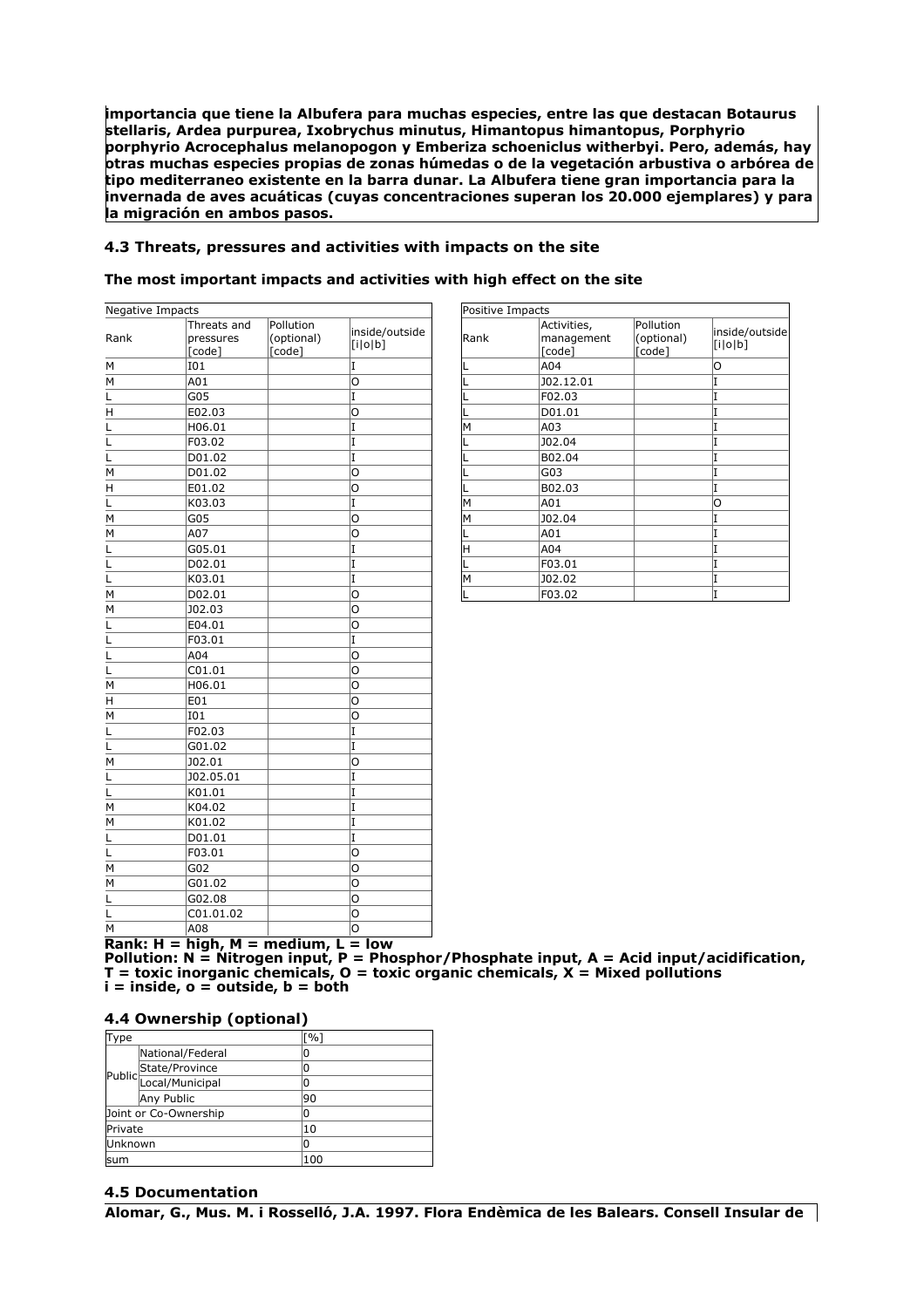**Mallorca. Fodesma. Palma de Mallorca. Altaba, C.R. 2007. Noves espècies del gènere Oxychilus a Mallorca. Malacofauna Balearica,1: 17-22. Altaba, C.R. Catàleg dels gasteròpodes d'aigua dolça de les illes Balears, amb descripció de 10 espècies noves.Malacofauna Balearica,1: 23-38. Atienza, J.C. 2006. El escribano palustre en España: I Censo Nacional (2005). Seguimiento de aves 7. SEO/BirdLIFE, Madrid. Conselleria de Medi Ambient Ordenació del Territori i Litoral. 1998. Pla d'Ús i Gestió de s'Albufera. Documents Tècnics de Conservació. IIª època, nº 3. Palma de Mallorca. Conselleria de Medi Ambient Ordenació del Territori i Litoral. Palma de Mallorca. 1998. Pla d'Ús i Gestió del Parc Natural de s'Albufera, 1998-2002. De la Restauració a la Conservació. Palma de Mallorca. Chapman, M. 1999. A further study of water quality and Aquatic Invertebrate Communities at s'Albufera de Mallorca. Butlletí Científic dels Parcs Naturals de les Balears. 2ona Època nº 1, 45-55. Donnelly, Ch. 1999. Observacions sobre la distribució d'Odonats i lepidòpters al Parc Natural de s'Albufera de Mallorca.. Nota Preliminar. Butlletí Científic dels Parcs Naturals de les Balears. 2ona Època nº 1, 57-59. GOB. 1997. Atles dels Aucells Nidificants de Mallorca i Cabrera. Palma de Mallorca. Heredero, V. 1998. Recompte hivernal d'aus aquàtiques i limícoles a Balears. Anuari Ornitològic de les Balears, 12: 111-115. Martínez, A. i Mayol, J. Eds. S'Albufera de Mallorca. Monografies de la Societat d'Història Natural de les Balears, 4. Palma de Mallorca. Mayol, J., Llabrés, A. Aguiló, J.A., Perelló, B. y Muntaner, J. !998. S'Albufera. Guía de Paseo. Govern Balear. Palma de Mallorca. Owens. N. 1999. Estudi dels Agrons de s'Albufera de Mallorca. Butlletí Científic dels Parcs Naturals de les Balears. 2ona Època nº 1, 27-27-39. Quetglas, J. 1999. Trabajos sobre quirópteros en la zona del Parc Natural de s'Albufera de Mallorca, marzo 1998. Butlletí Científic dels Parcs Naturals de les Balears. 2ona Època nº 1, 93. Riddiford, NJ. 2008. The Reed Bunting Emberiza schoeniclus at S'Albufera de Mallorca. TAIB Report 2007 Vicens, P. 1998. La situació de la Queca (Botaurus stellaris) a s'Albufera de Mallorca. Anuari Ornitològic de les Balears, 12: 95-104. Vicens, P. 1999. Seguiment de l'Avifauna del Parc Natural de s'Albufera de Mallorca. Agost 1966-juliol 1997. Butlletí Científic dels Parcs Naturals de les Balears. 2ona Època nº 1, 11- 25.**

# **5. SITE PROTECTION STATUS (optional)**

| 5.1 Designation types at national and regional level: |           |  |      |  |           |  | <b>Back to top</b> |           |
|-------------------------------------------------------|-----------|--|------|--|-----------|--|--------------------|-----------|
| Code                                                  | Cover [%] |  | Code |  | Cover [%] |  | Code               | Cover [%] |
| ES10                                                  | 75.0      |  | ES17 |  | 100.0     |  |                    |           |

**5.2 Relation of the described site with other sites:**

#### **designated at national or regional level:**

| Type code | Site name                | Type | Cover [%] |
|-----------|--------------------------|------|-----------|
| ES17      | S'Albufera               | $=$  | 100.0     |
| ES10      | l S'Albufera de Mallorca |      | 75.0      |

#### **designated at international level:**

| Type         | Site name                | Type | Cover [%] |
|--------------|--------------------------|------|-----------|
| <b>Other</b> | S'Albufera               | $=$  | 100.0     |
|              | l S'Albufera de Mallorca | $=$  | 100.0     |

### **5.3 Site designation (optional)**

**El lugar se encuentra amparado por cinco figuras de protección: Dos son de rango Local: ANEI, por la ley I/1991 del Parlamento de las Islas Baleares. Parque Natural, por Decreto de la CAIB del 28.1.88, publicado el 14.2.88 Tres son a nivel Comunitario: ZEPA LIC Reserva Biogenética del Consejo de Europa Una es a nivel Internacional: Zona Húmeda de Importancia Internacional (RAMSAR), por acuerdo del Consejo de Ministros del 25.7.87 La figura de protección de Parque Natural, conlleva medidas efectivas de conservación vigilancia y gestión. Además es Area Importante para las Aves (IBA) y está integrada en el Sistema Europeo de Zonas Naturales Hermanadas (Eurosite), según protocolo firmado en Rochefort-Sur-Mer (Bretaña) el 5.6.1987.**

## **6. SITE MANAGEMENT**